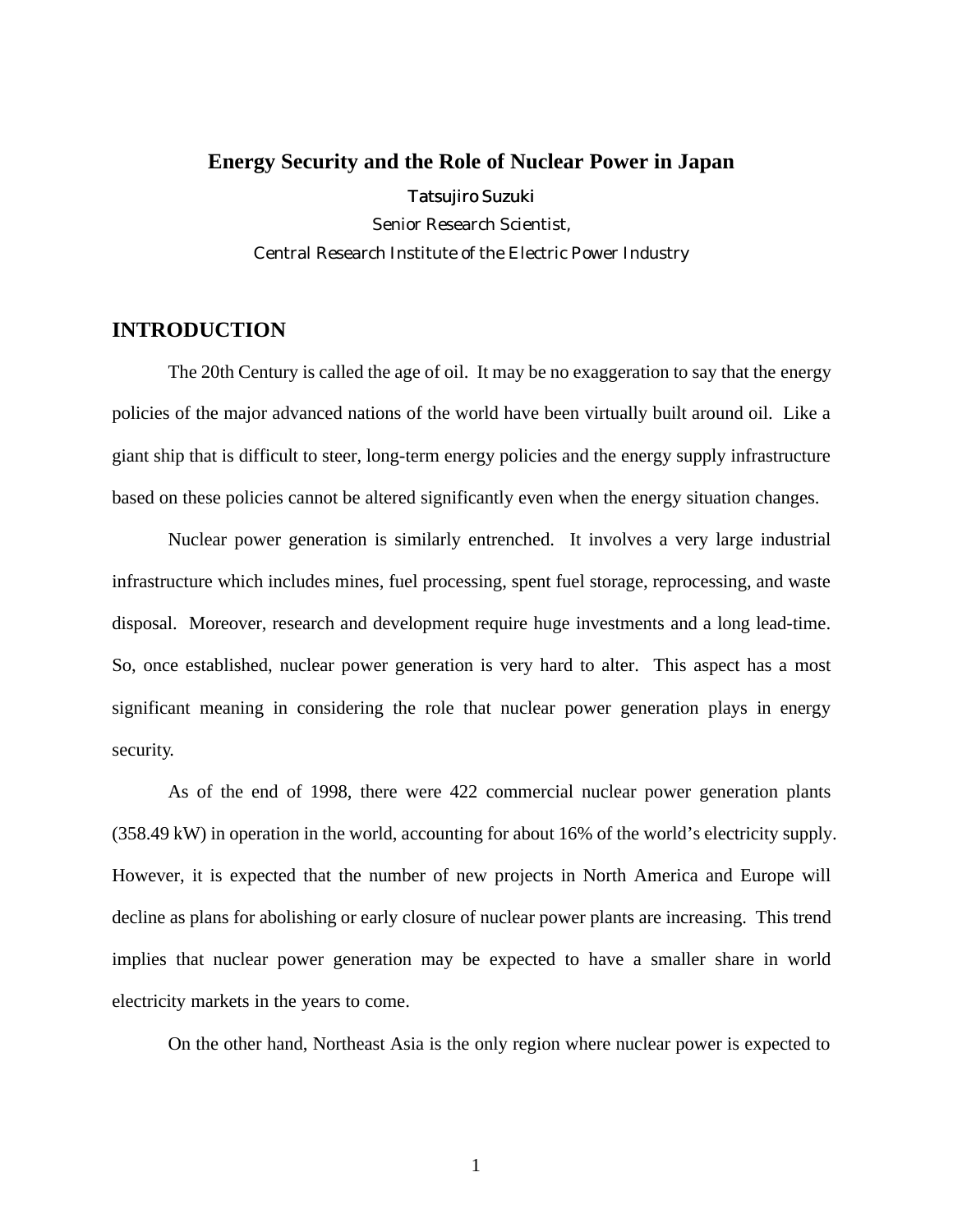grow. Northeast Asian countries continue to pursue nuclear power generation to enhance energy security in the face of dwindling regional oil supplies. Since the oil crises of the 1970's, nuclear power generation has played a major role as an alternative energy source, but there are many problems yet to be resolved for nuclear power to continue to contribute to energy security.

First, it should be recognized that many of the problems facing the nuclear power industry come from past policy decisions. In particular, the problems of spent fuel and radioactive waste are greatly affected by the decisions regarding the nuclear fuel cycle and fast breeder reactors (FBR).

Second, as exemplified by the Chernobyl accident in the former Soviet Union and the critical accident in Tokai Village in Japan last September, such accidents, even one involving a small part of the system, can seriously affect the fate of other nuclear power projects. Such accidents affect social attitudes towards nuclear power, even spreading across national borders. Therefore, sufficient attention should be given to the technical risks and the effects they pose.

Lastly and perhaps most importantly, nuclear power's image is linked to its relationship with nuclear weapons. Nuclear power programs for civilian and military use are given clear distinction by law, but it is more difficult to give them technical distinction. The use and reprocessing of plutonium have posed the greatest danger of being employed for nuclear weapons.

The energy environment for the 21st Century is very opaque and uncertain. How can we cope with this uncertainty? What future role will nuclear power play? To answer these questions, it is necessary to weigh nuclear power's role as a relatively secure alternative to fossil fuels against its technical risks, lack of public acceptance, and potential security role.

2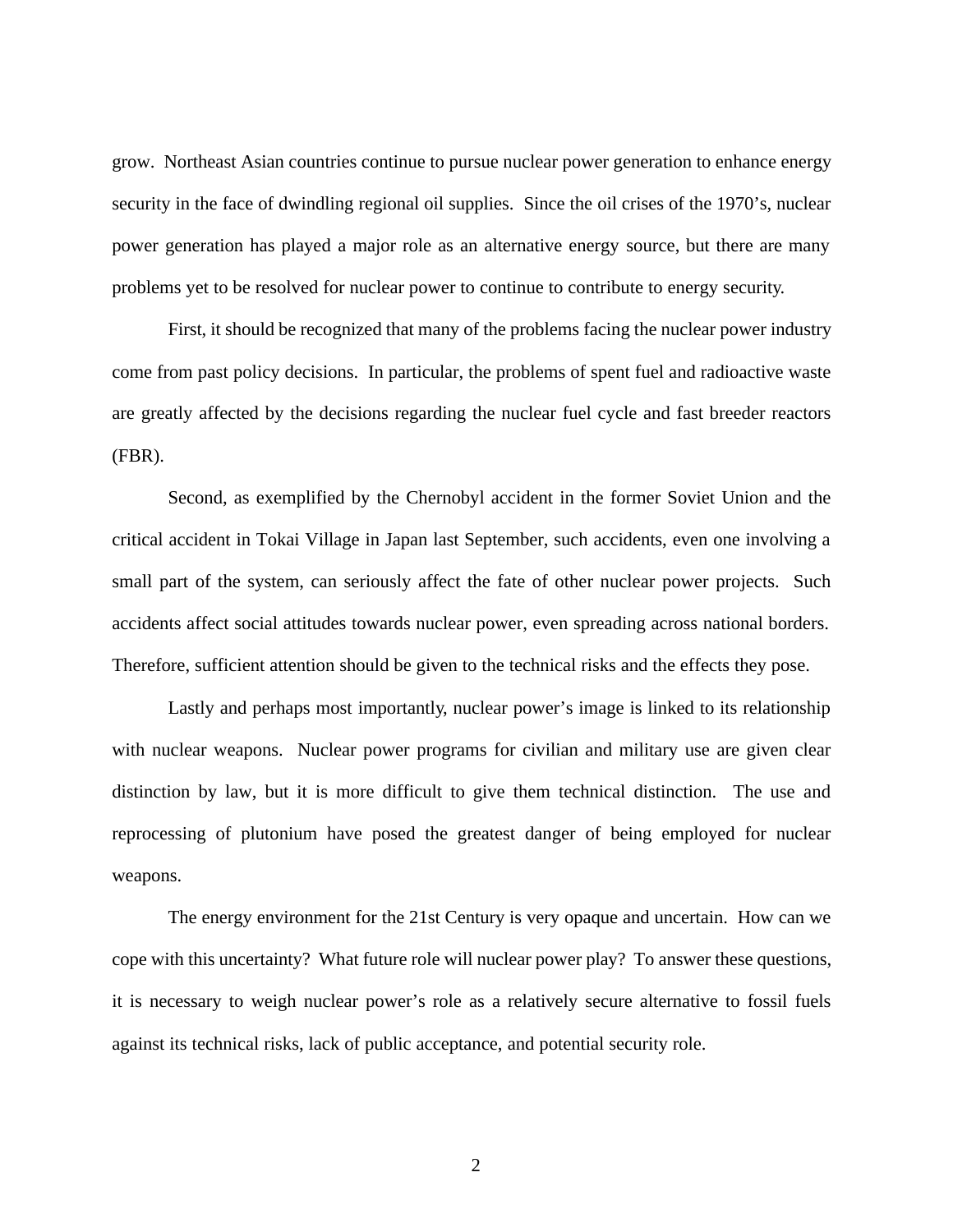## **HISTORY OF NUCLEAR POWER DEVELOPMENT IN JAPAN**

*Ensuring the nuclear cycle and the fast breeder reactor (FBR), as the starting point: 1950s to 1960s.*

Nuclear power development in Japan began with the 1953 historic speech "Atoms For Peace" by U.S. President Eisenhower at the United Nations. Immediately thereafter, in 1954, the Atomic Energy Law was promulgated. This law provides for three principles (independent, democratic, and open) for the peaceful use of nuclear power in Japan. In 1956, the Atomic Energy Commission was organized, working out "Long-Term Plans for the Research, Development and Use of Nuclear Power" (hereinafter called "Long-Term Plans"). The 1956 Long-Term Plans stated that: "… the basic policy dictates that the reprocessing of spent fuels be conducted in Japan as far as possible … Japan's effort to develop nuclear power shall aim to develop the fast breeder reactor (FBR) which is deemed to be the most suitable atomic reactor for Japan from the viewpoint of effective use of nuclear fuel resources."<sup>1</sup>

With Japan lacking in uranium, the decision to opt for the FBR was a logical decision, consistent with the prevailing worldwide trend of developing the FBR given the limit to the world's uranium supplies. By 1956, commercial nuclear power plants had already been in operation in the U.S. It was also decided to introduce the light-water reactor (LWR) to be pursued simultaneously with development of the FBR. The introduction of these technologies from the U.S. and the decision on the use of enriched uranium was to affect Japan's development of nuclear power in a significant way.

In 1967, recognizing that the effort to introduce the LWR was making steady progress, the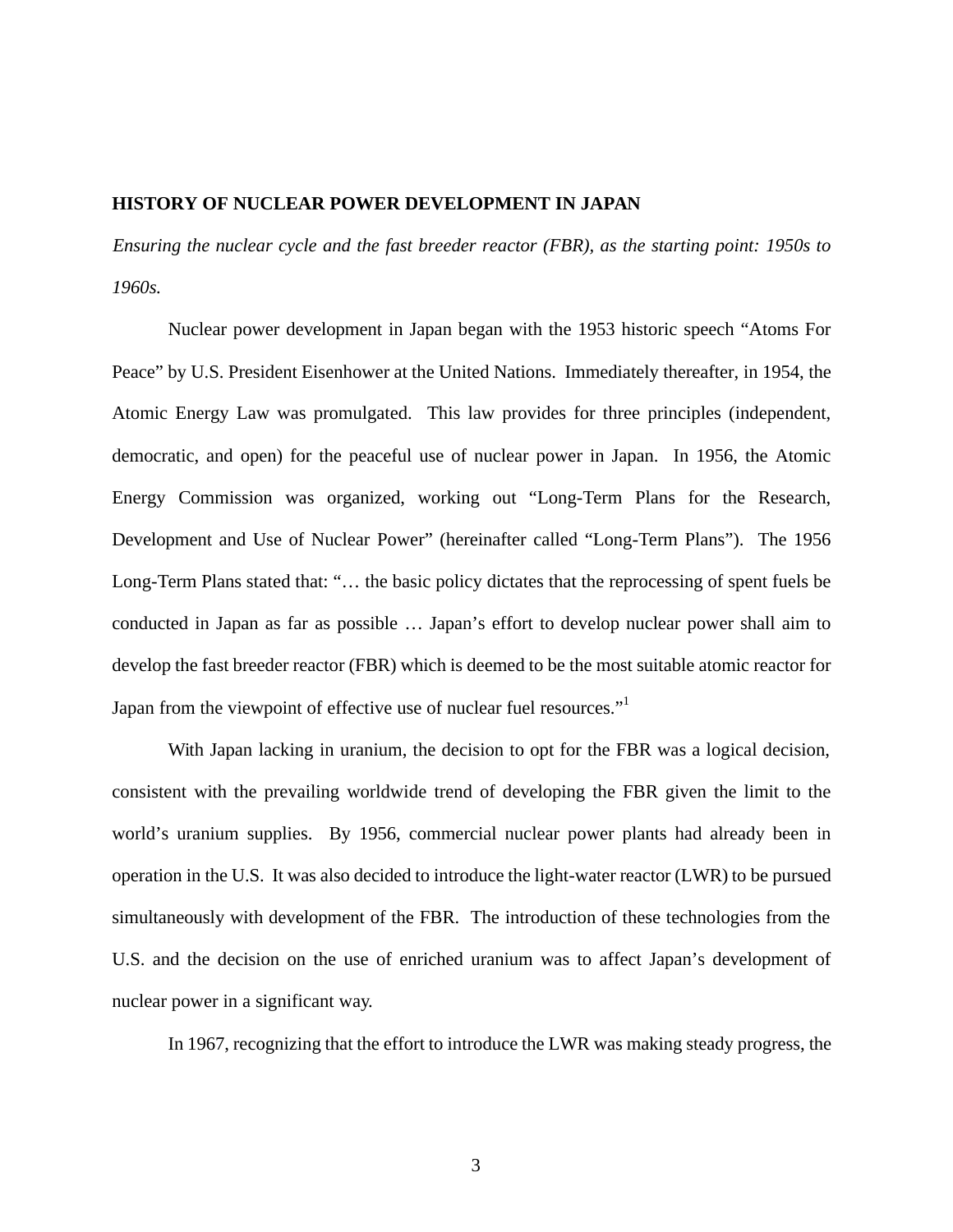Atomic Energy Commission announced a Long-Term Plan which helped finalize the increasingly fast development of FBR-nuclear fuel and a long-term commitment to it.

#### *The LWR having come to stay and the delay in the development of the nuclear fuel cycle*

In the 1970s, the introduction of nuclear power generation began to accelerate. After the oil crisis in 1973, nuclear power became the "major electricity source as an alternative to oil." In 1974, "three electric power laws" were promulgated (the Law for the Neighboring Area Preparation for Power Generating facilities, the Electric Power Development Promotion Law, and the Electric Power Development Promotion Special Accounting Law).

Under these laws, electric power location subsidies were to be given to the municipalities (prefectures, cities, and towns) that agreed to accept nuclear power generation and other large-scale power generation plants. The Electric Power Development Promotion Tax was incorporated into electricity bills to fund these subsidies. Nuclear power plants were to be given subsidies twice as high as coal-fired or oil-fired thermal power plants, providing a powerful financial incentive. Initially, the Electric Power Development Promotion Tax charged was 0.085 yen per kWh, and it was raised to 0.30 yen per kWh in 1980. An electric power diversification account was added to fund alternative energy research. The tax was raised to the prevailing rate of 0.445 yen per kWh in 1983. This tax revenue was included in a special account to be shared almost equally between the Science and Technology Agency and MITI. The tax system under the "three electric power laws" ensures that subsidies and research funds play a major role in promoting Japan's policies of developing energy alternatives to oil, especially nuclear power.

In recent years, however, these three laws have proven less effective in gaining new sites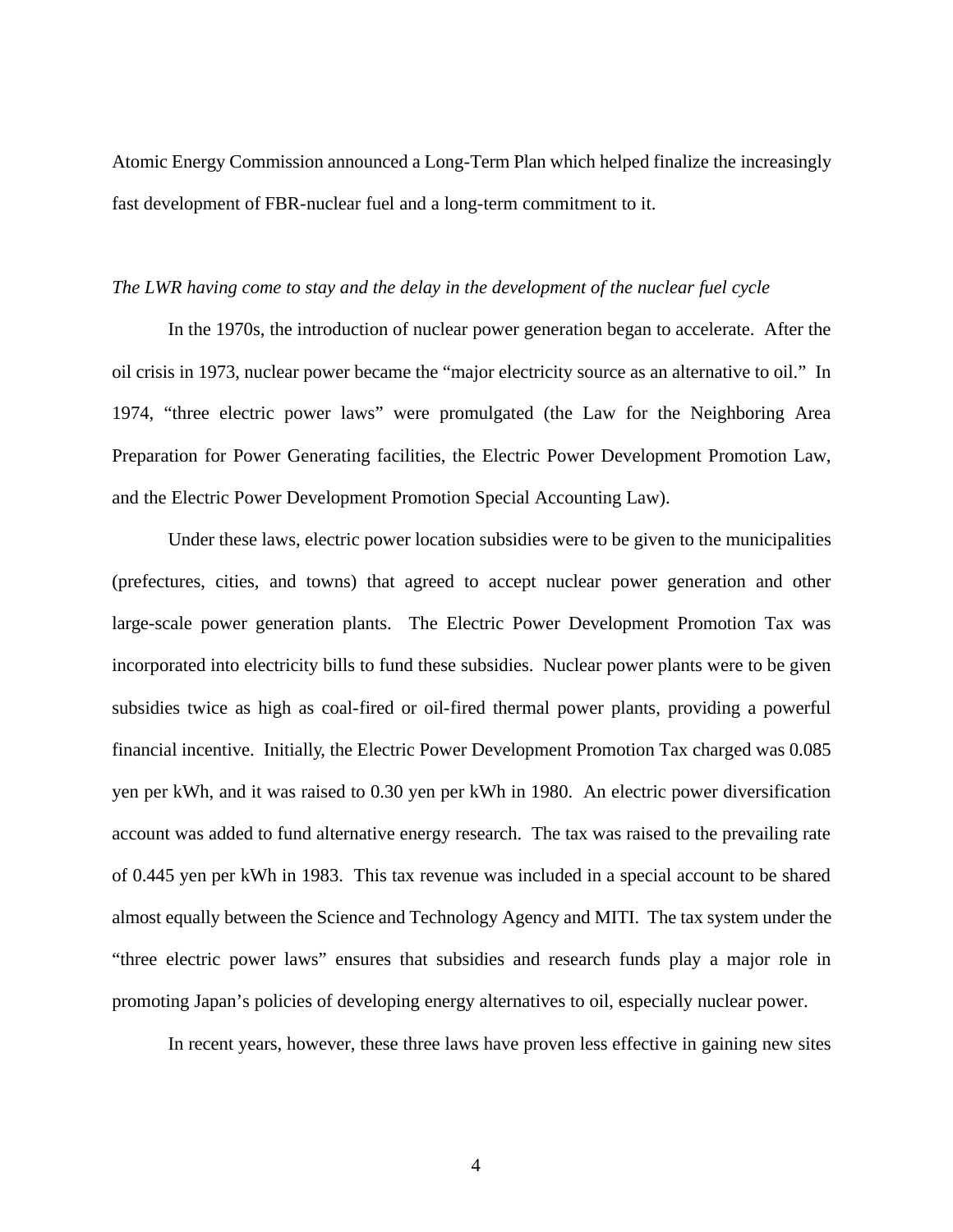for nuclear power. Especially after the Chernobyl accident, the only site to be agreed on was in Totsu (in Aomori prefecture).

Although initial goals were not met, Japan saw its nuclear power development make steady progress in the 1970s and the 1980s. The number of nuclear reactors at existing sites has increased steadily through continued expansion since the late 1970s. Nuclear power has maintained itself in Japan as a low-cost, stable source of electric power, with the nine major electric power companies all owning nuclear power plants (some under construction) by the middle of the 1980s.

On the other hand, the development of the FBR and the nuclear fuel cycle has met with unexpected difficulties as compared with the commercial LWR. First, the operation of the experimental FBR Jouyu was delayed until 1997, and the fast breeder prototype reactor Monju was not completed in the 1980s. The Monju and the succeeding FBR programs will be discussed later at length. The ATR (Advanced Thermal Nuclear Reactor) was expected to serve until the FBR is commercialized so the prototype reactor "Fugen" continued operation. By contrast, the demonstration reactor program experienced costly delays and was eventually cancelled due to rising costs in the 1990s. The processing experiment for the ATR and FBR plutonium fuel (uranium and oxide mixtures, to be called "MOX") has been making steady progress at the PNC (the Power Reactor and Nuclear Fuel Development Corp) with the results matching those in America and Europe.

The PNC had a pilot plant (90 tons per year) built in Tokai Village for the reprocessing of the LWR spent fuel, but the operation was put on hold in the mid-1970s by the implementation of U.S. President Carter's policy of nuclear non-proliferation. After India's nuclear testing in 1974,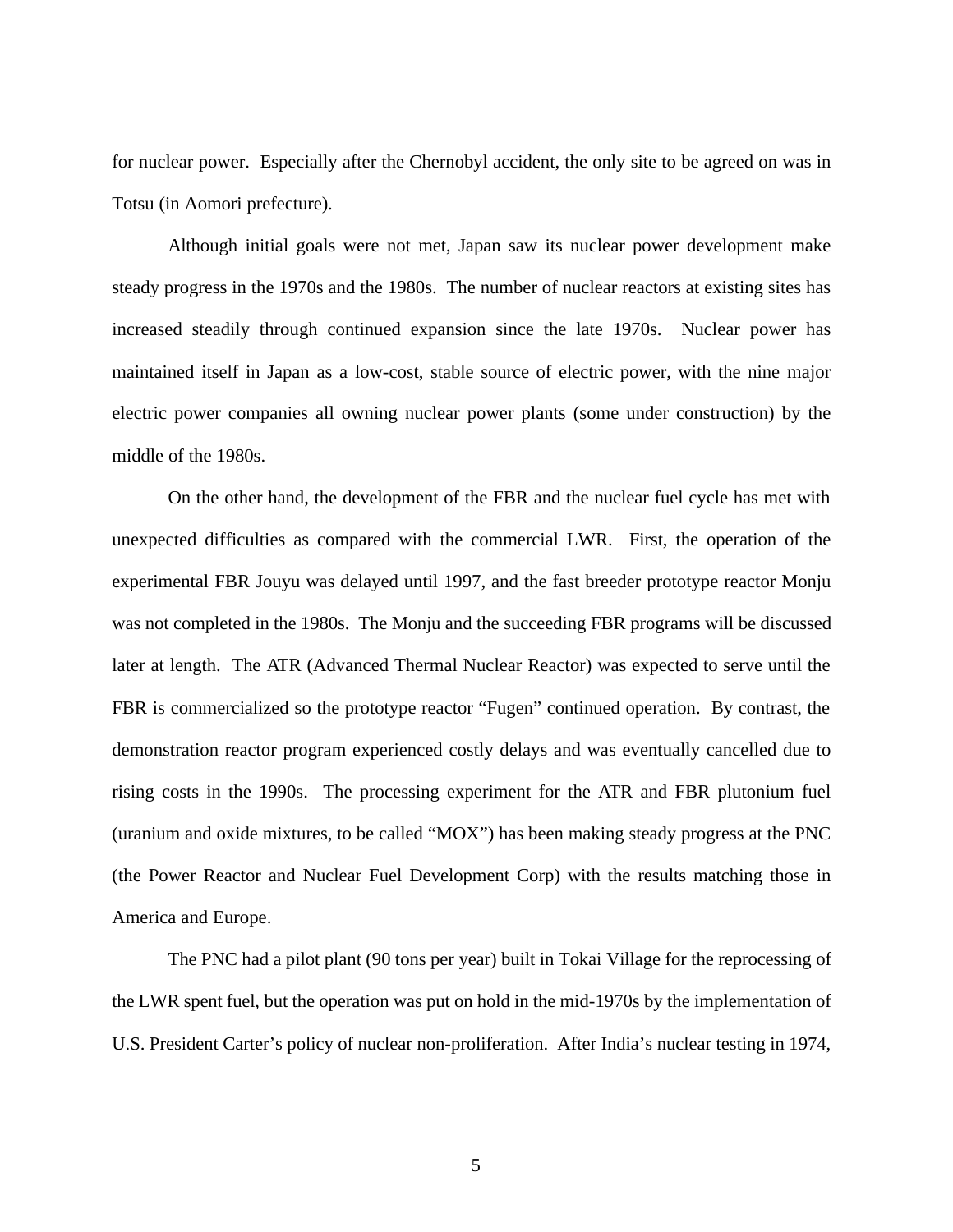the danger of converting civilian-use plutonium for nuclear weapons began to attract attention, prompting U.S. President Ford's announcement of a temporary freeze on reprocessing for civilian use. President Carter pushed this policy a step further, announcing an indefinite postponement of the commercialization of the civilian-use reprocessing/FBR. As a result, Japan's reprocessing plans, which required America's consent under a bilateral agreement, ran into a large barrier.

President Carter's policy of curtailing the reprocessing of plutonium was opposed by Japan and Europe, which were being brought into the International Nuclear Fuel Cycle Evaluation (INFCE). Japan was allowed to begin operating part of the reprocessing facilities at Tokai Village on condition that "Japan will not commit itself to second reprocessing facility." Subsequently, President Reagan helped to remove the ban on reprocessing temporarily, but the negotiations between Japan and the U.S. were most difficult, eventually leading to the revision of the Japan-U.S. Nuclear Agreement.

Thus, the Japan-U.S. questions involving reprocessing showed that Japan's nuclear fuel cycle plans were linked to international politics. As a result of the long-standing Japan-U.S. negotiations, the comprehensive consent clause under the new agreement helped significantly to expand the degree of freedom of Japan's plutonium plans, but the inclusion of the pollution clause made it impossible to escape from the U.S. influence for some time.

Japan also pursued relations with European countries with nuclear capacities (especially the U.K. and France). In the early 1970s, spent fuels were being generated in quantities that far exceeded Japan's reprocessing capacities. Japan needed to gain access to reprocessing facilities in other countries. Reprocessing contracts were made with COGEMA of France and BNFL of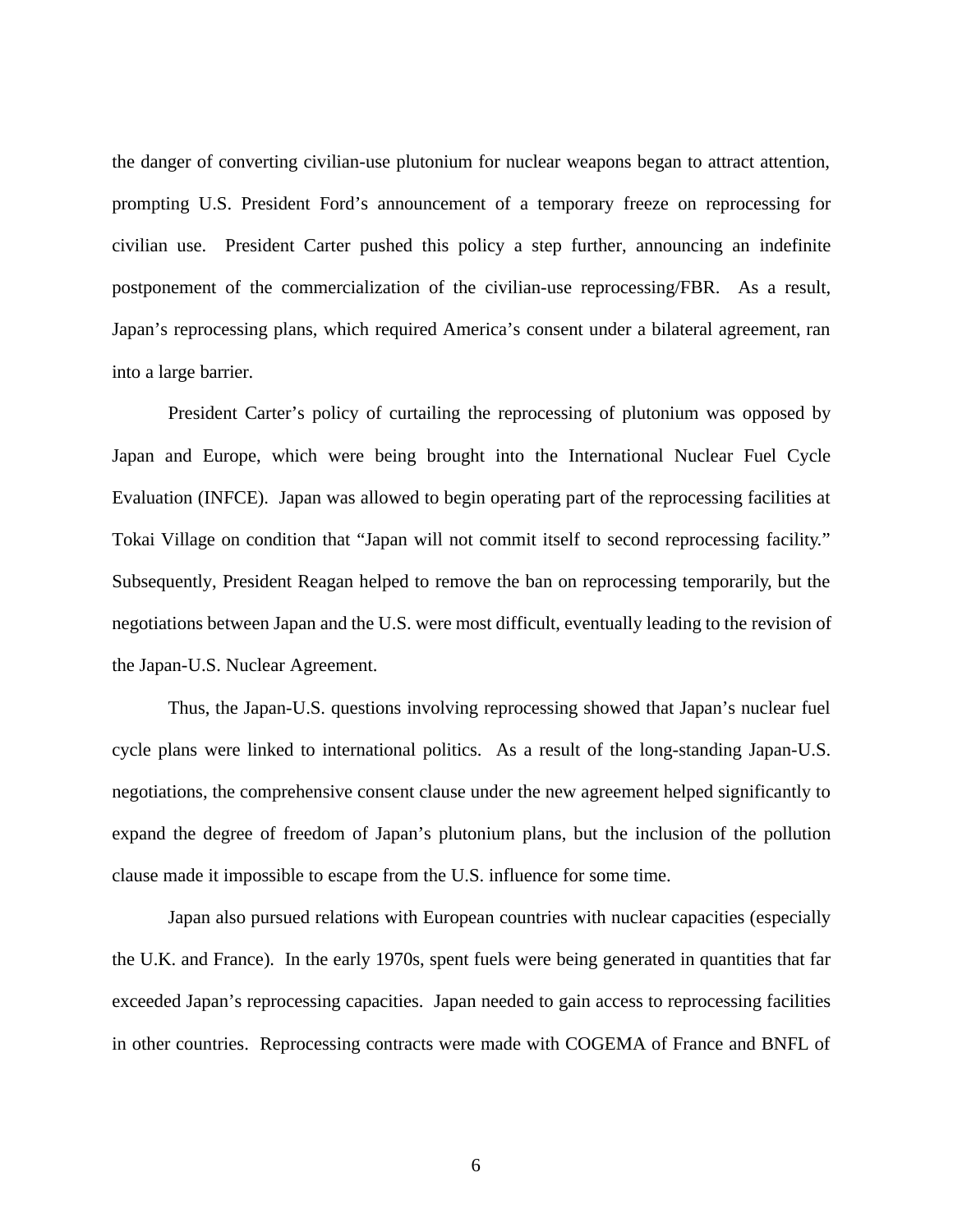the U.K. under which the recovered plutonium as well as the high-level radioactive waste materials were to be returned to Japan. Meanwhile in the 1980s, domestic commercial reprocessing programs also emerged. In 1980, amendments to Japanese laws also made it possible for private-sector companies to do reprocessing. A private reprocessing company, "Japan Nuclear Fuel Service Ltd." (now called Japan Nuclear Fuel Ltd.), was created. Japan's electric power companies were its major equity holders. The company agreed to locate a large commercial reprocessing plant (800 tons per year), a uranium concentration plant, and a low-level waste disposal facility at Rokkasho Village in Aomori prefecture. Still, Japan's plants were producing spent fuels in quantities exceeding Japan's reprocessing capacity, prompting the policy for "partial reprocessing (partly interim storage)" introduced in 1987. Also, FBR programs in America and Europe, which began before Japan's program, started to experience delays or even cancellations, making the economic feasibility of the use of plutonium increasingly uncertain.

#### *Growing public doubts and the age of surplus plutonium: 1990s up to the present*

In the 1990s, the climate for nuclear power development changed significantly, with the transportation of plutonium facing more-than-expected opposition not only from the U.S. but also from nations along the transportation routes. This opposition surprised Japan. It had committed to meet all the requirements according to international rules and bilateral agreements and also had made the necessary preparations. The opposition not only raised questions about transportation safety but also criticized Japan's plutonium policies and its nuclear power policies per se, even raising fear of Japan owning nuclear weapons.<sup>4</sup>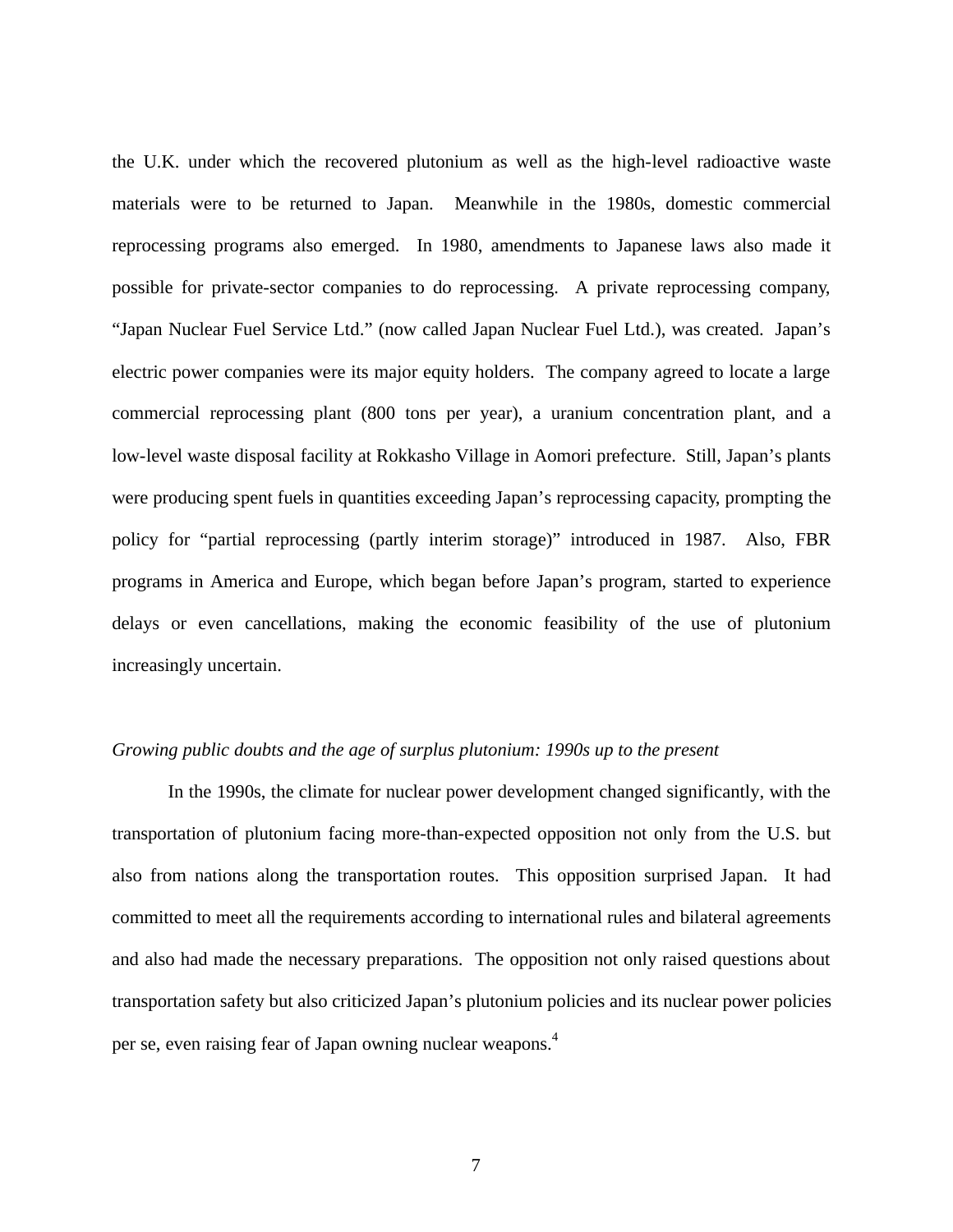In answering these criticisms and fears, the Atomic Energy Commission announced a policy of "not choosing to possess any surplus plutonium," making the plutonium inventory known to the general public in an effort to improve transparency and trust. Satsuki Eda as the Minister of the Science and Technology Agency (also Chairman of the Atomic Energy Commission) in the Hosokawa coalition cabinet organized a "Session to Hear Opinions," trying to make the policy making process better known to the general public.

But in 1995, Japan's nuclear power policy was seriously affected by a sodium leakage accident at the Monju prototype FBR.

The ill-organized effort to deal with this accident, rather than the actual technical problems, led to doubts about the structure of the PRNFDC as the central organization to promote the FBR. The PRNFDC disintegrated further with another accident in 1997 at the asphalt solidification facilities in the processing plant. These accidents left questions about Japan's FBR development effort.

In January 1996, the governors of Fukui, Fukushima, and Niigata prefectures, the major prefectures where nuclear power plants are located, made a direct proposal to the Prime Minister entitled "Hoping to build a national consensus." Taking this opportunity, the Atomic Energy Commission made a policy statement "Toward building a national consensus," which covered: 1) increased disclosure of information, 2) "Atomic Roundtable Sessions" to air opinion and 3) discussion of the FBR and radioactive waste disposal issues at a meeting yet to be organized. The roundtable meetings and public meetings had moderators or chairmen who were non-experts from outside the industry. Critical opinions about nuclear power and the FBR were voiced at the sessions.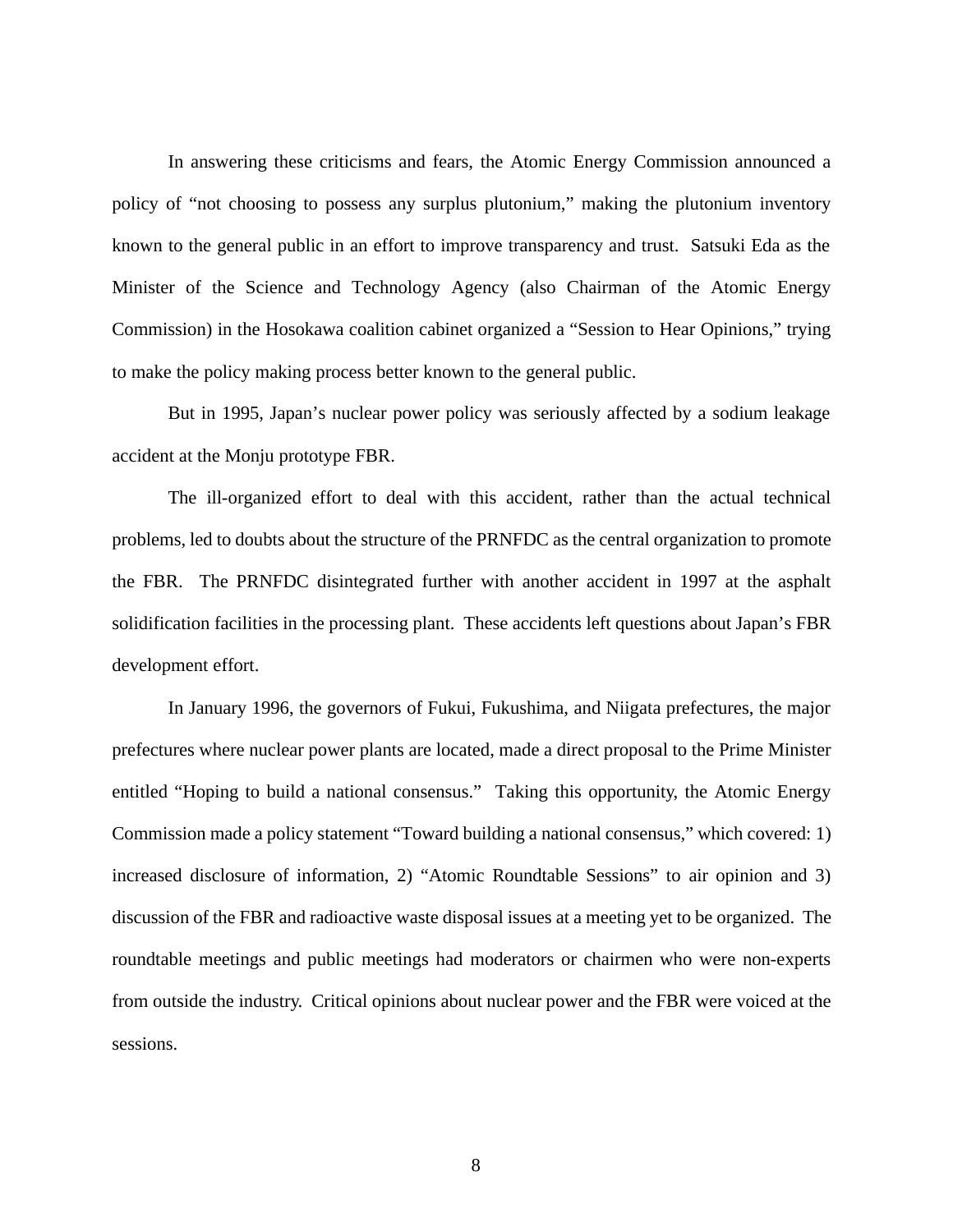This effort was praised for its precedents for a new policy making process in Japan. But the domestic climate for nuclear power has not improved. For example, the proposal for Tohoku Electric's planned nuclear power plant at Maki village was voted down by a majority of the village people in August 1996. Moreover, the critical JCO accident at Tokai village in September 1999 has helped create another big obstacle to nuclear power.

A recent report on nuclear power from the December 1997 people's meeting to discuss the FBR remains notable. The most remarkable outcomes of the meeting were a declaration of nuclear power as "an effective future alternative to fossil fuels" and the statement that "In commercializing the FBR, flexibility must be used while ensuring safety and economy," which helped to cause a stir in the hitherto inflexible development effort $6$ .

While supporting a continuation of the FBR research and development effort, this proposal offered flexibility, which was contrary to the official policy of the Atomic Energy Commission. The decision (December 1997)<sup>7</sup> of the Atomic Energy Commission in response to this proposal indicated increased flexibility in carrying out the nuclear power programs by stating that "...considers the conclusion of the people's meeting to be appropriate. The commission will use flexibility in commercializing the FBR in respect of the development programs including the time of commercialization." This resulted in the virtual postponement of the demonstration reactors planned after the "Monju." A new development team was organized with the Japan Nuclear Cycle Organization (JNC), the successor to the disbanded Power Reactor and the PRNFDC. The new team will have to restart research and development efforts for the commercialization of the FBR, potentially delaying the commercialization of the FBR until 2030 or later.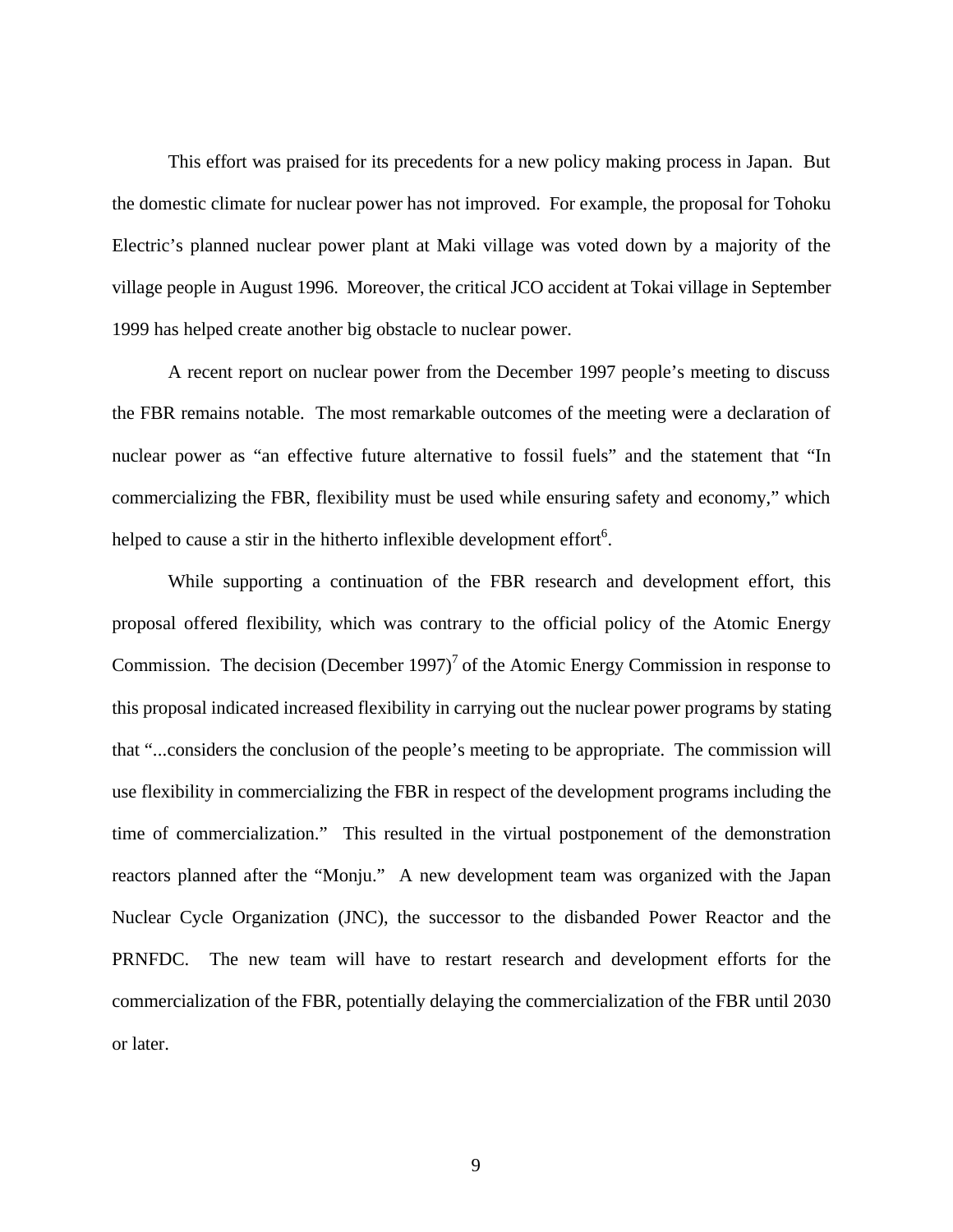Delay in the development of the FBR has at least temporarily curbed demand in Japan for plutonium. As contracted processing of plutonium in Japan and Europe has progressed, plutonium inventory has increased from less than 1 ton in 1992 to 5 tons in Japan and 24 tons in Europe (France and the U.K.) in 1998 for a total of 29 tons<sup>8</sup>. The Japanese government, which wants to push the use of plutonium in order to deal with its own growing stock of plutonium, got Cabinet approval "on the current promotion of the nuclear fuel cycle." Normally, a decision by the Atomic Energy Commission is a matter "to be reported to a Cabinet meeting," but in light of its importance, this decision was treated as a matter "to be approved by a Cabinet meeting." This decision included the following two important items.

- [1] The promotion of Pu-thermal: Recycling plutonium in the existing LWR is called "Pu-thermal." The reprocessing contracts with Europe are expected to produce a total of about 30 tons of recovered plutonium, the only outlet for which at the moment is "Pu-thermal". Of the opinion that all electric power companies that operate any nuclear power plant may well employ "Pu-thermal" in turn, the Japanese government decided that "Pu-thermal" should be employed at ten to fifteen nuclear power plants by 2010.
- [2] The storage of spent fuels: Spent fuels are being produced in quantities that far exceed the reprocessing capacity. This excess will continue even if the reprocessing plant at Rokkasho village opens as scheduled. Therefore, approval has been given for storage at facilities other than nuclear power plants.

Backed up by this Cabinet approval, "Pu-thermal" had been accepted by Fukui and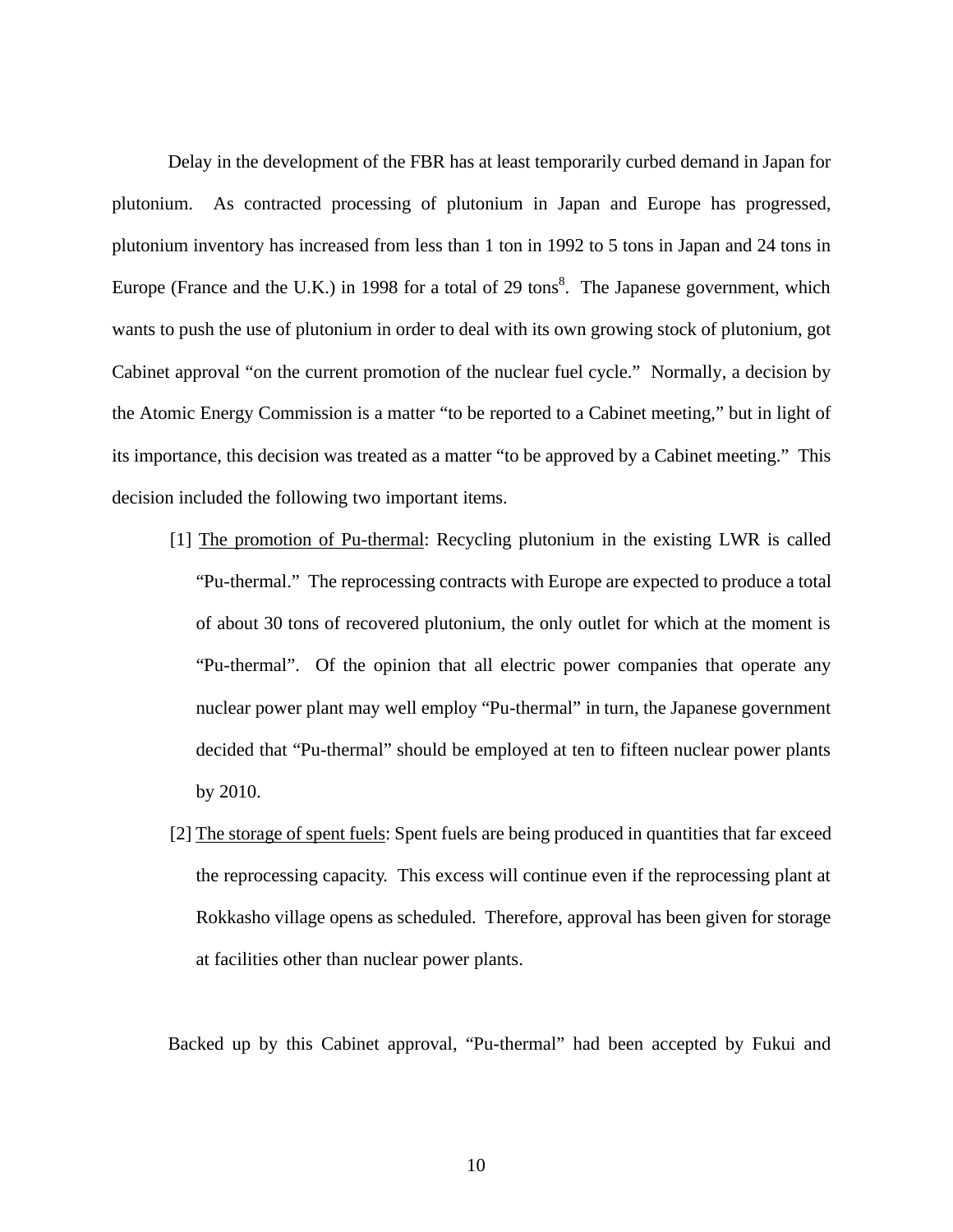Fuskushima prefectures and approved by MITI, and a decision was almost made for it to be commercialized within 1999. However, the September 1999 critical accident at Tokai village and the subsequent fabrication of the MOX data have helped to delay its implementation  $\text{considerably}^9$ .

The Advisory Committee for Energy issued an interim report<sup>10</sup> in June 1998 on spent fuels storage after Cabinet approval. The report designated spent fuels as "recyclable fuel resources," emphasizing that they are an important energy resource and that they should be kept in "interim storage" until required for reprocessing. The report also proposed that the laws and regulations be amended to make it possible to store spent fuels at facilities other than nuclear power plants. Based on this report, the regulations on nuclear reactors and other related matters were revised, making possible commercial storage of spent fuels. This revision of the regulations helped significantly to increase flexibility involving the management of spent fuels by electric power companies. But here again, even after the storage pool (3,000 tons) of the reprocessing plant at Rokkasho village in Aomori prefecture was completed, the data on casks containing spent fuels were found to have been tampered with, significantly delaying the actual start of transportation of spent fuels. The candidate sites for the interim storage have not yet been announced. Since the lack of spent fuel storage capacity can force a nuclear power plant to discontinue operations, this issue, in a sense, should be recognized as most important for energy security.

Further, this issue is very closely related to the issue of high-level waste disposal. With reprocessing a precondition in Japan, vitrified high-level radioactive materials from a nuclear power plant are specified as high-level waste. As a result, preference was first given to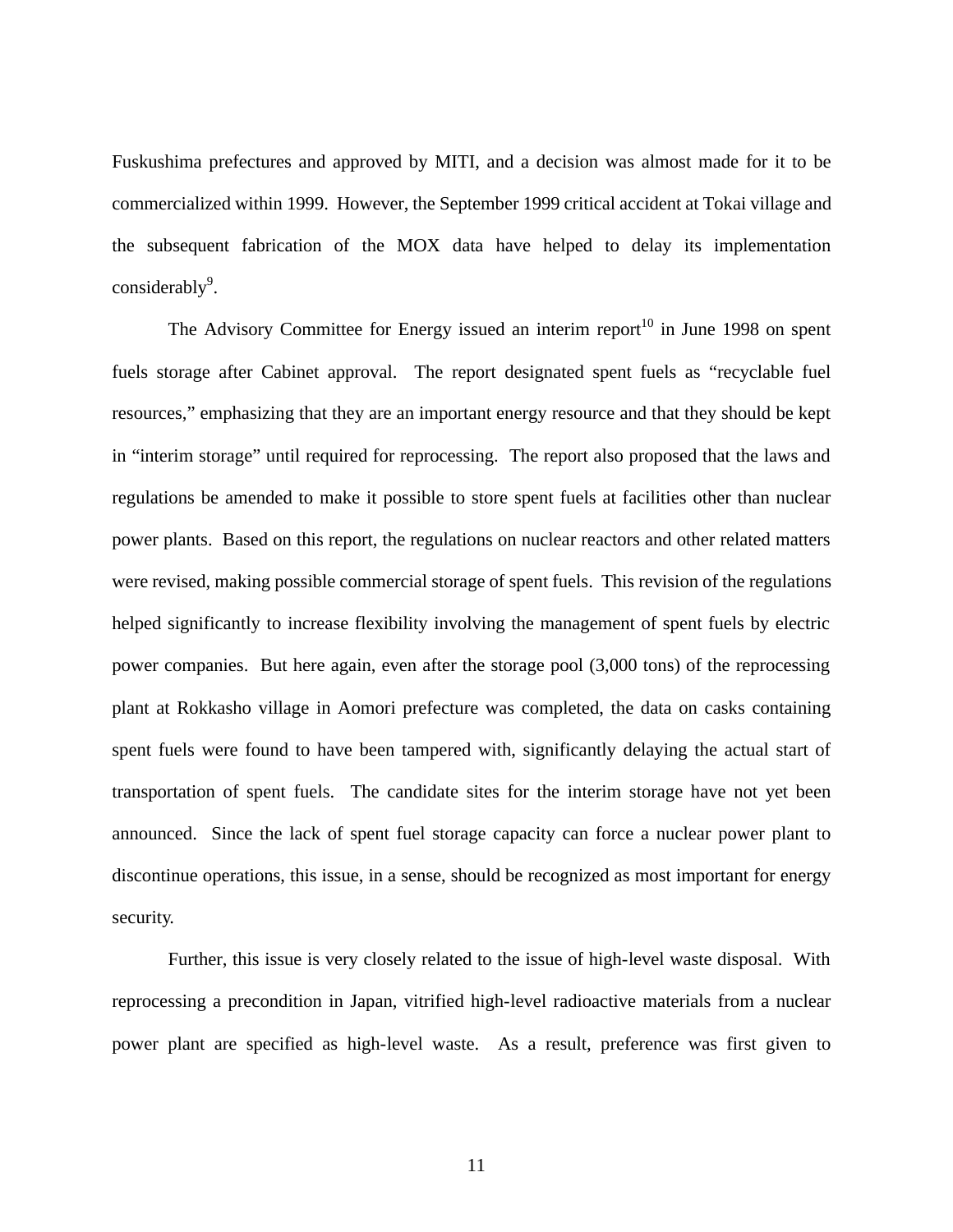reprocessing, and the high-level waste disposal plans began with ensuring storage of vitrified waste from high-level radioactive materials. Despite the commissioning of storage capacities at Rokkasho village, final disposal plans have lagged behind the rest of the advanced nations. This adds further uncertainty to future of nuclear power development in Japan.

The Atomic Energy Commission has been listening to public opinion by organizing public meetings to discuss the high-level wastes. But future prospects remain uncertain, with no specific plans in sight. According to the present plans, a high-level waste organization is to be created this year, but many issues remain to be resolved including location and funding.

## **CONTRIBUTION TO ENERGY SECURIY**

## *The fiction of domestic energy*

Most obvious among the goals of energy security policy is the establishment of an independent energy supply, or, in other words, the establishment of domestic energy supply systems. As discussed earlier, since the beginning of Japan's nuclear power development effort, nuclear power has been regarded as almost domestic energy when the FBR is employed. Plutonium is essential as a major fuel for nuclear power generation. However, arguments that the use of plutonium is a precondition for energy security are wrong as a matter of fact. There are three paradoxes about plutonium that are important to understand.

(a) Paradox #1: The more plutonium used by a nation, the more the nation becomes influenced by international politics.

Plutonium is produced in an existing nuclear reactor. Spent fuels contain about 1%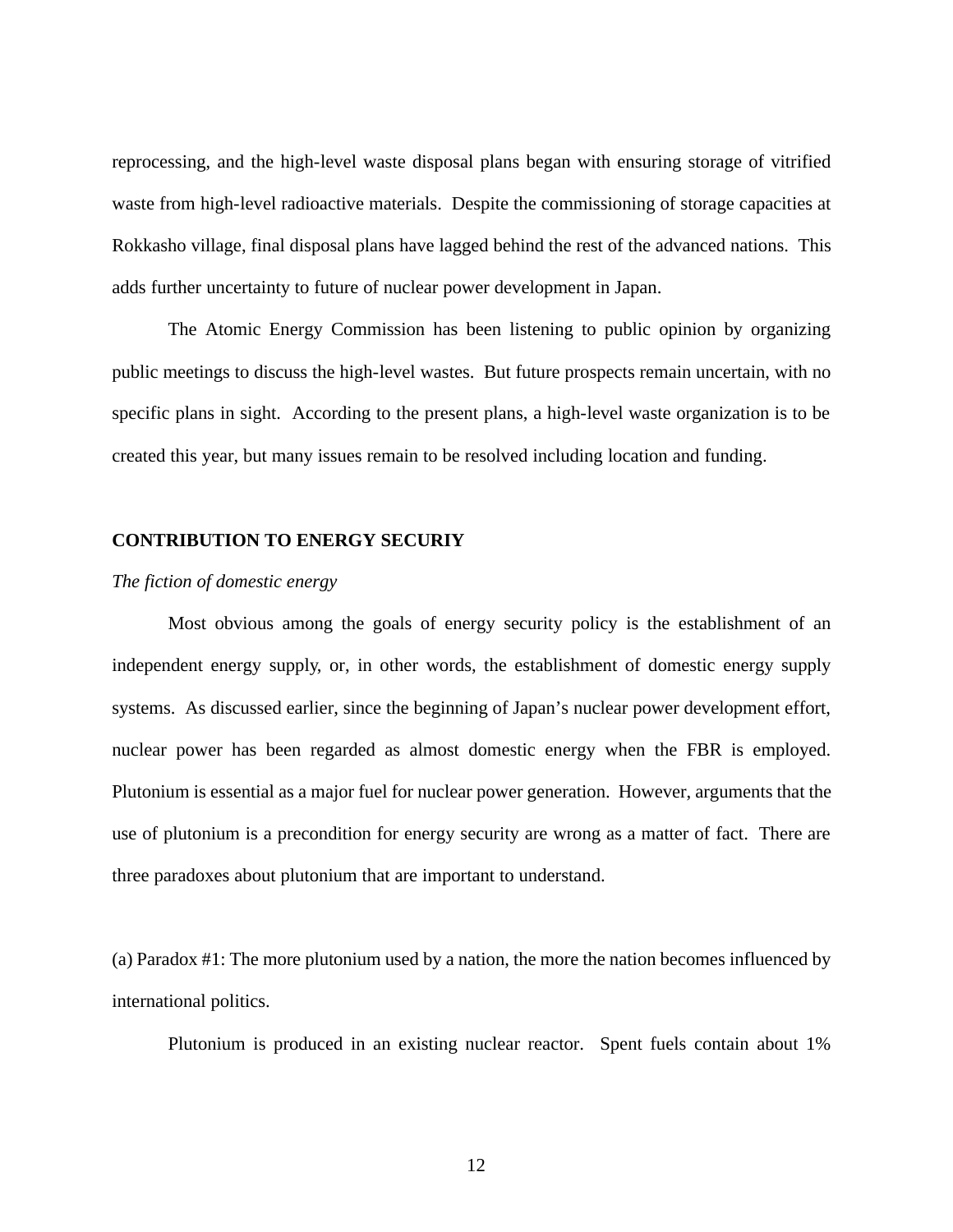plutonium. Recovering this plutonium by "reprocessing" and re-using it as fuel is called the "fuel cycle." So, once the nuclear fuel cycle is established at home, nuclear power becomes almost an indigenous energy, and, moreover, if the FBR is commercialized, nuclear power becomes an inexhaustible domestic energy. This is the basic theory behind the pursuit of plutonium as the ultimate domestic energy source.

However, the reality is not so simple. The fact that plutonium can be used for nuclear weapons dictates that the use of plutonium by nations such as Japan be rigorously controlled by international law. As mentioned earlier, the use of plutonium by Japan is subject to the bilateral agreement with the U.S. and to various other international regulations and restrictions. Thus, if problems with any country's plutonium use become an international issue, it can affect the restrictions imposed on Japan. In other words, the more a nation depends on plutonium for its nuclear power generation, the more that nation is influenced by international politics.

(b) Paradox #2: The more plutonium used, the less the value of plutonium in saving the uranium resource.

Uranium is an exhaustible resource. To save uranium as far as possible is essential, especially for Japan, which lacks uranium resources. As discussed earlier, the ultimate method of nuclear power generation is by a plutonium-based FBR. But even before the FBR is commercialized, a theoretical 20% to 30% saving of plutonium is believed to be possible by using Pu-thermal.

However, the reality is much more complex. First, the uranium resource is an exhaustible resource. Yet, geologically speaking, it is a relatively abundant resource. Judging from the figures recently published by the International Atomic Energy Agency (IAEA), there seems

13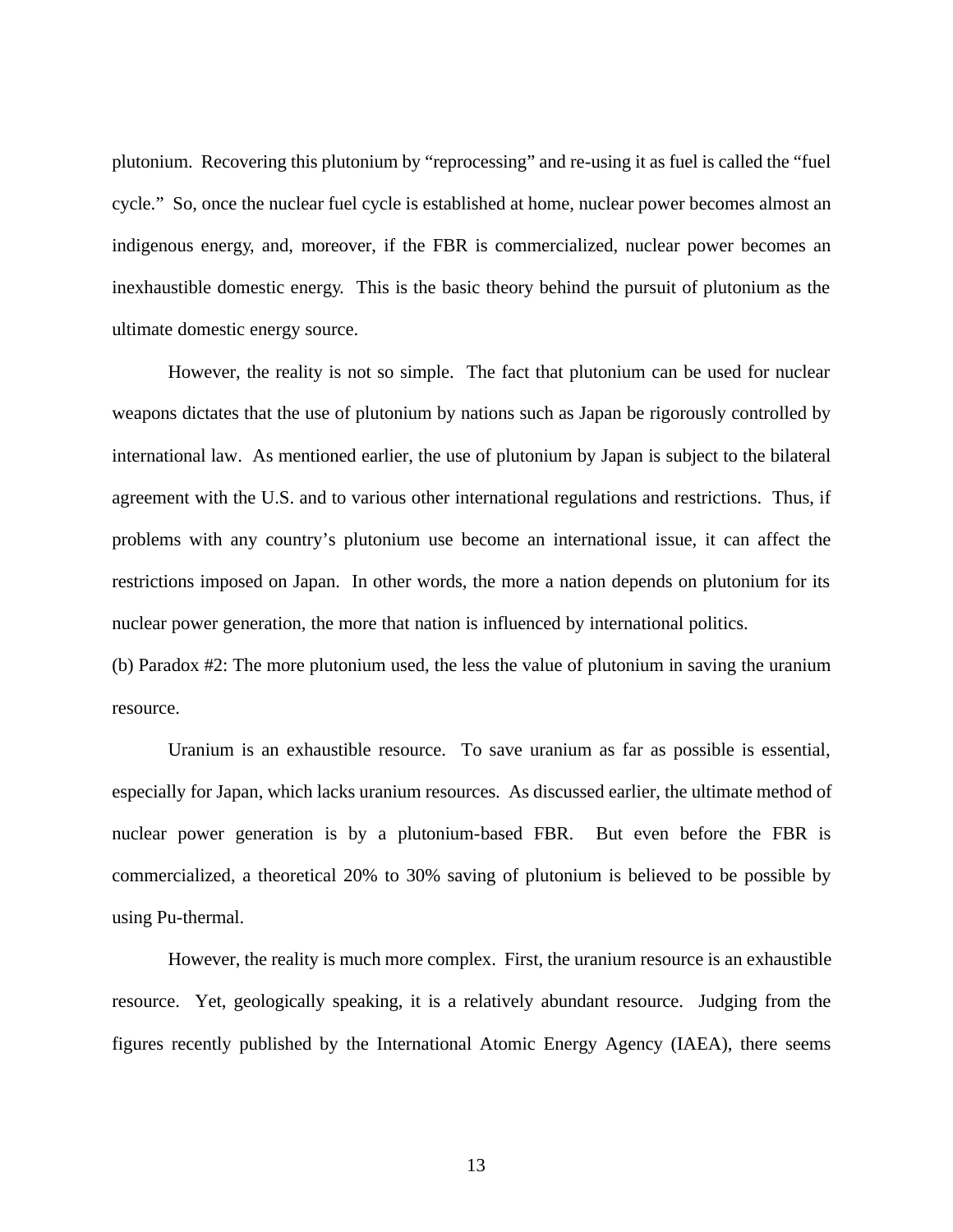assuredly to be enough uranium to meet demands for at least 50 years $^{11}$ . If uranium in seawater is included, the resource is a huge one<sup>12</sup>. For now, uranium prices are depressed, leaving non-existent economic merit for Pu-thermal. When long-term resource savings are the goal, Pu-thermal will lose its value as an energy resource rather than helping to "reduce" plutonium. In the long-term, it will be more efficient to store away plutonium as spent fuel and recover it when employment of the FBR requires it. Consequently, the Pu-thermal cannot be the most efficient method of saving uranium from a long-term point of view.

(c) Paradox #3: If use of plutonium for peaceful purposes is to make progress, there should be greater stocks of plutonium available. On the other hand, nuclear disarmament and nuclear non-proliferation require efforts to reduce plutonium inventories.

The weapons-class plutonium used for nuclear weapons is a highly pure Pu239 90%, only 4 kg of which can make a nuclear explosive device. However, the nearly 200 kg of plutonium produced every year by a one-million-kWh nuclear reactor is a "low grade" Pu239 60% (called "nuclear reactor class plutonium") and is not used as a material for nuclear weapons. Therefore, it follows that civilian-use programs to make use of the nuclear reactor class plutonium will not pose such a nuclear proliferation risk as the critics maintain. Also, increased peaceful use of this material requires larger inventories, which will eventually be consumed as fuel and will not lead to worsened nuclear proliferation risks.

Nevertheless, in the international arena, this common sense is no longer acceptable. It has already been shown that even nuclear reactor class plutonium can make nuclear explosive devices, and the categories for international nuclear guidelines do not distinguish plutonium by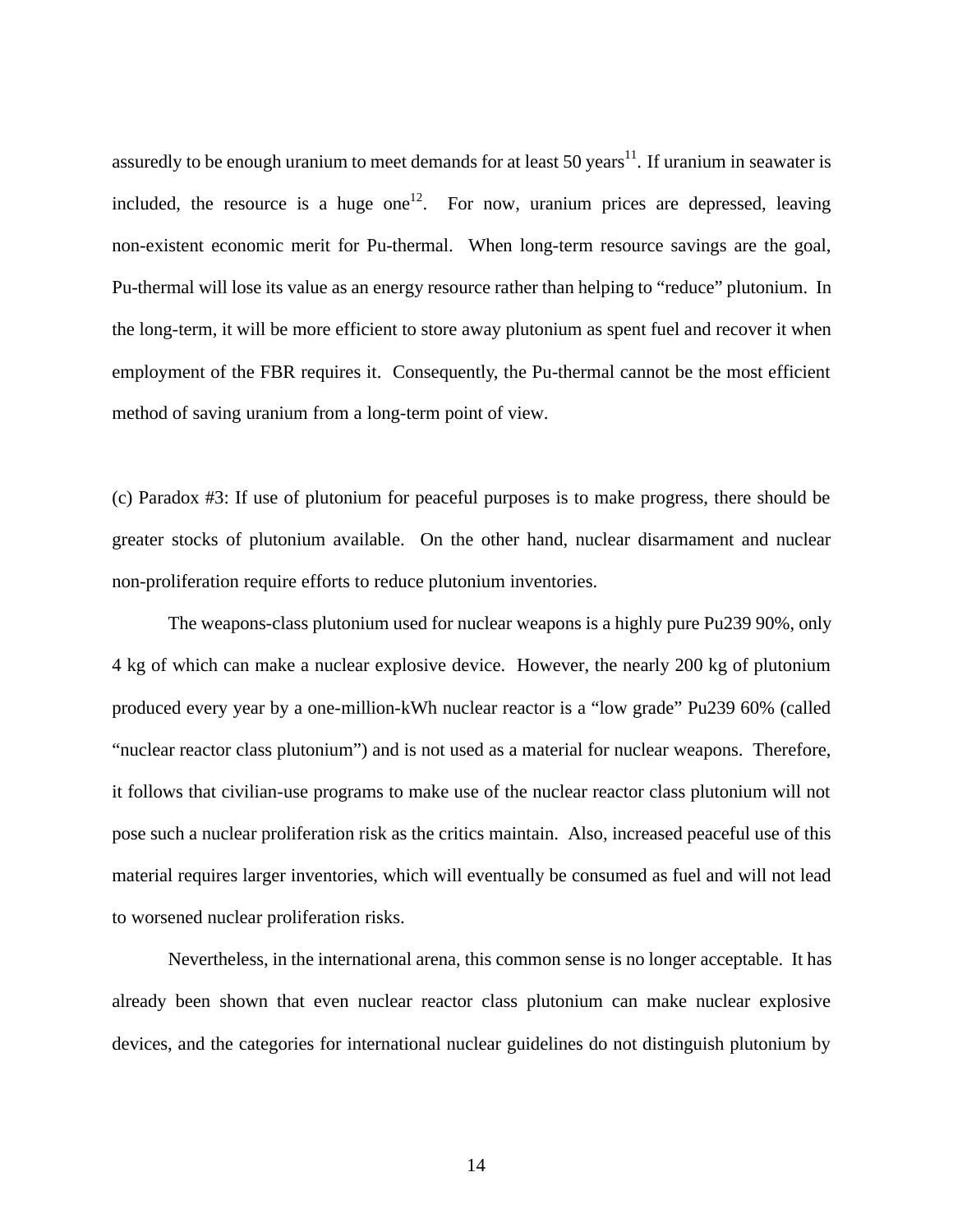its isotope components. As mentioned above, the international guidelines on plutonium aim to balance the supply and demand of plutonium, sustaining the momentum towards reduced inventories. Given the fact that the management and disposal of plutonium recovered in the U.S. and Russia becomes a most important issue for international security with the progress of nuclear disarmament, it will never be a welcome policy to produce more plutonium.

The above discussion will make it apparent that given the paradoxes of plutonium, the concept that it will become Japan's ultimate domestic energy source and will contribute significantly to Japan's energy security must be reconsidered.

## *Stable supply of uranium fuel and its contribution to the best mixes of energy sources*

How should the role of nuclear power in Japan be evaluated? Discussion of this question comprises three main arguments: a) nuclear power generation reduces dependency on oil, b) it provides stability of supply, and c) it contributes to the diversification of energy resources. Nuclear power generation here does not necessarily assume the establishment of the nuclear fuel cycle, but means generation by the existing LWR using uranium of low concentration.

## *(a) Ability to reduce dependency on oil*

Since the 1973 oil crisis, a top priority of the Japanese government's policies has been development of alternative energy sources to oil. Nuclear power has contributed significantly as an alternative to oil. Japan's dependence on oil for electricity generation declined from over 70% in 1973 to about 15% in 1998, mainly through the substitution of nuclear power (along with natural gas) for oil.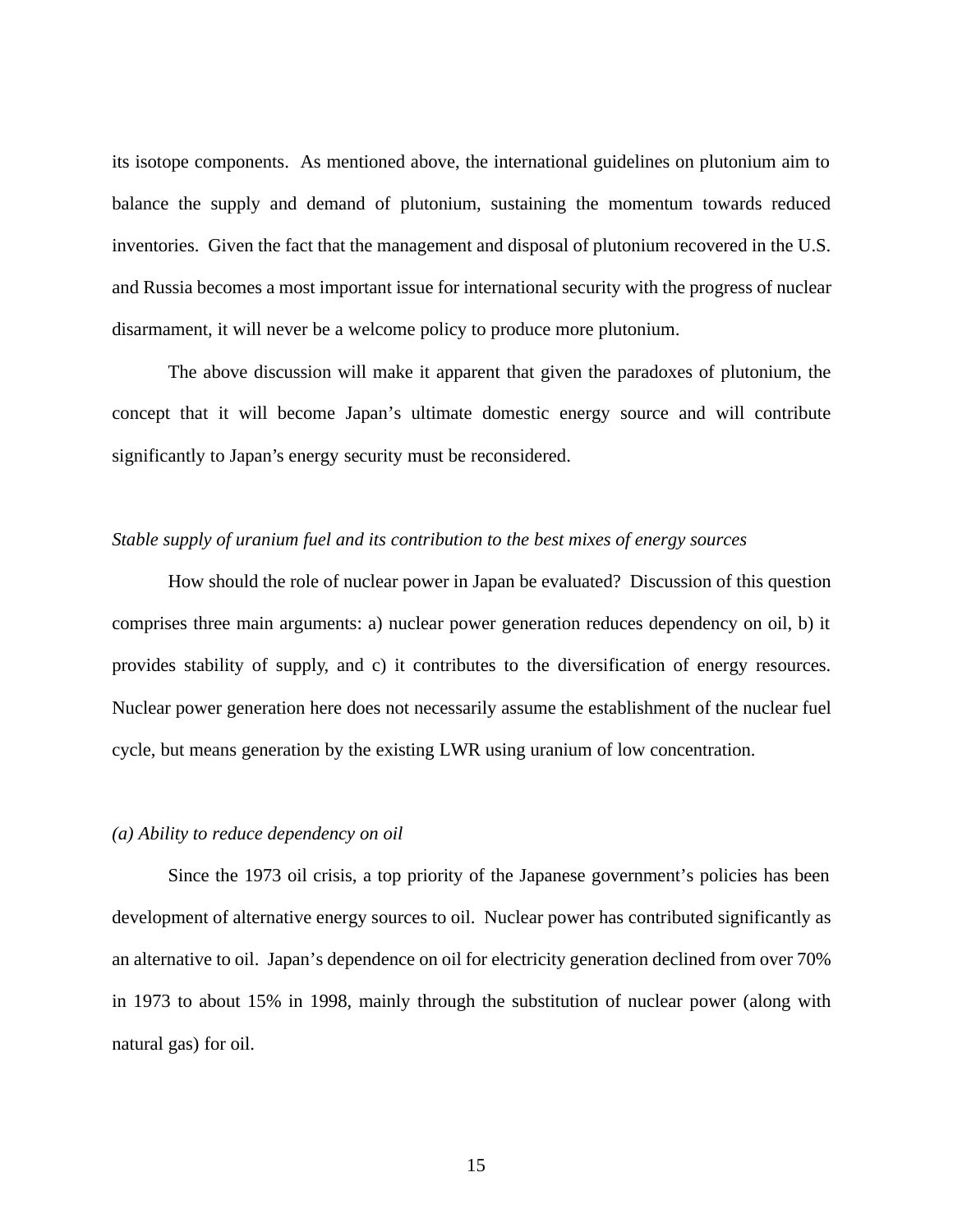However, it is not certain that future increases in nuclear power generation will necessarily lead to oil replacement. According to Japan's future electricity supply plans, nuclear power's share of total power generation is expected to rise to 45% in 2010 from the present 35%, while that of oil will only fall modestly (see Appendix, Figures 1-1, 1-2). In terms of total energy supply, nuclear power's share will increase to 17% in 2010 from 12% now (see Appendix, Figure 2). But nuclear power cannot be counted as an alternative energy for transportation, which is the largest use for oil, indicating that nuclear power's ability to reduce dependence on oil in terms of total energy has become less important than in the 1970s.

## *(b) Supply stability*

In addition to its contribution as an alternative energy source to oil, nuclear fuel can be evaluated as one of the more stable sources of supply. Main points contributing to supply stability are relative abundance, resistance to supply disruptions, and price stability.

## i) Abundance of Uranium

It is argued that uranium exists abundantly in stable supply in contrast to oil when considering political factors. Major uranium suppliers include Canada, Australia, France and the U.K. (which receives uranium shipments from Namibia and South Africa for re-export). Proven reserves divided by annual production (R/P) are said to be good for more than 70 years, assuring sufficient quantities to last for the next 50 years. With prices and growth in demand recently depressed, however, new mines have not been developed. According to forecasts by the OECD and the NEA, supply capacity may possibly go below demand in the next ten years, making supplies less secure. Japan has secured its needs until at least 2010 under long-term purchase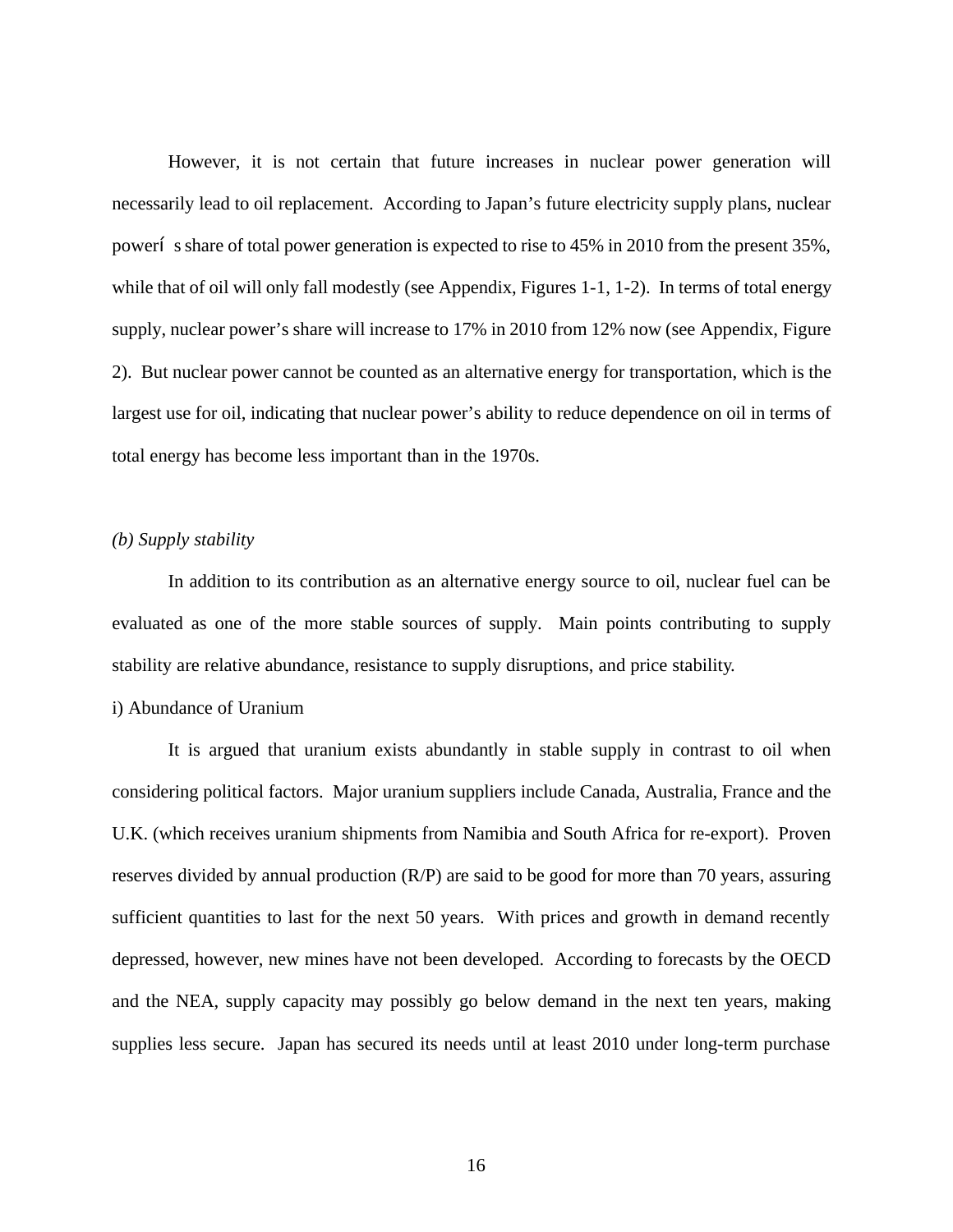contracts so there is no fear of short supply under normal circumstances.

#### (ii) Resistance to supply disruption

Historically, uranium has often been put under the control of the government as a strategic resource, and in some cases, state-owned companies are commissioned to handle sales and marketing (as is the case with COGEMA). This means that an abrupt individual government decision by a big uranium supplier can significantly affect the uranium market. As a matter of fact, in 1974, immediately after the nuclear testing by India, Canada chose temporarily to suspend exports of uranium due to concern for nuclear non-proliferation. The Canadian move did not directly affect Japan's procurement of uranium. Nevertheless, it had a significant psychological impact on Japan. Nowadays, in a move to address environmental protection and opposition from the aborigines, the development of Australian mines has been partly curtailed. Therefore, uranium is not truly an energy source that is free from political influence and potential disruption.

Yet, nuclear power generation is most resistant to the disruption of fuel supply. This resistance is due to the lead-time for fuel procurement that can be characterized as a feature of nuclear power generation technology. It takes about two years to mine, concentrate, process, and charge a nuclear power plant with uranium. Even if procurement contracts should be disturbed, uranium fuel procured under old contracts will continue to arrive at the nuclear power plant for the next two years. Moreover, once the fuel is charged into the reactor, normally it does not need replenishment for up to one year, making it possible to use an average of half a year under normal operation. This lends credence to the idea that uranium offers strong resistance to the disruption of supply as compared with oil, which has a short lead-time and needs constant replenishment.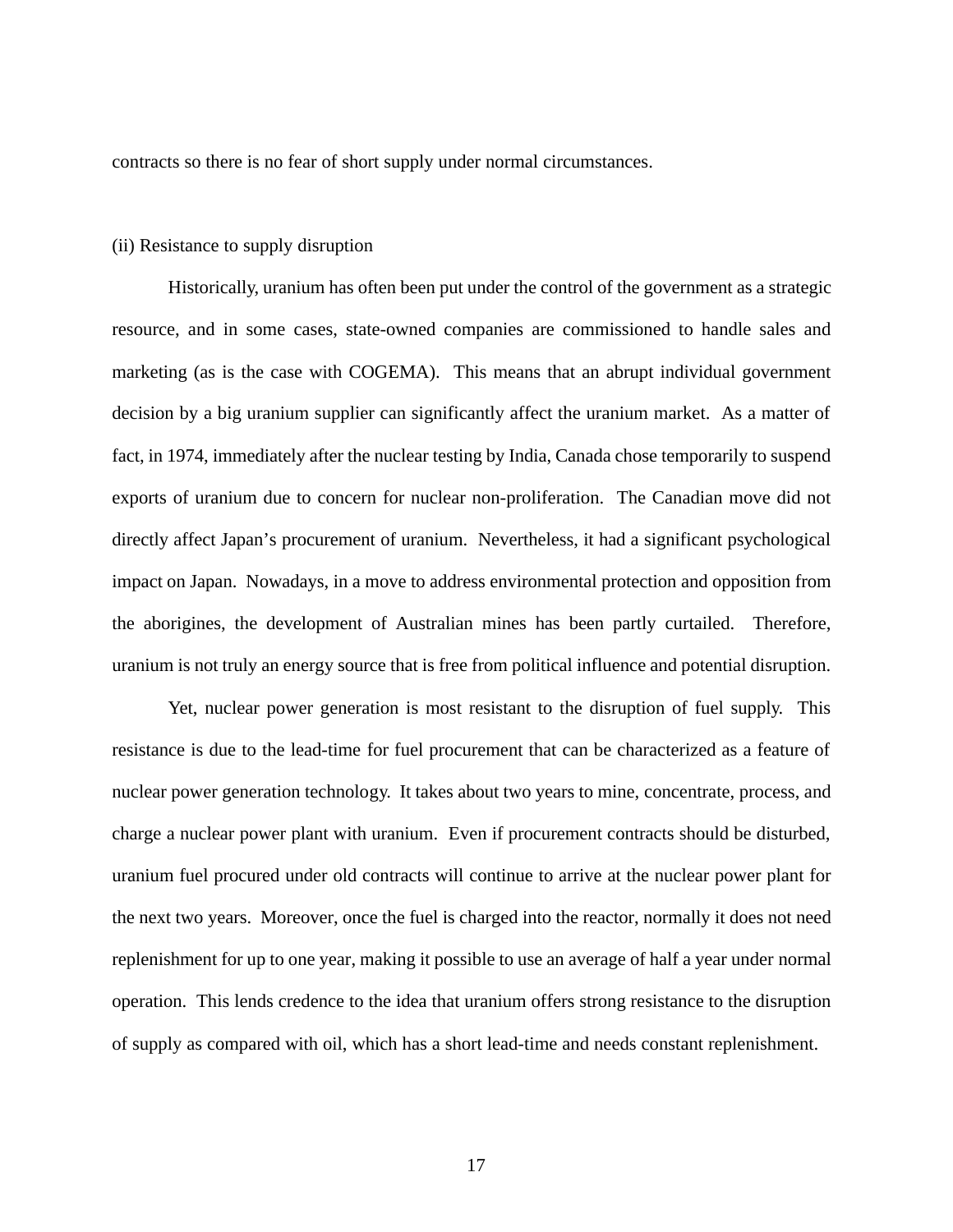Furthermore, uranium has an energy density one million times that of fossil fuel, helping to making it easy and cheaper to store. According to the OECD, France maintains two to three years of uranium supplies in storage. Japan is said to hold similar amounts. This also explains the relatively calm response in coping with the unusual situation of the closure of processing facilities.

## (iii) Fuel Price Stability

Finally, it should be noted that uranium prices are fairly stable. The biggest risk an oil crisis poses to Japan does not lie in the physical securing of the fuel itself but in abrupt fluctuations in price. Even LNG prices are directly affected by oil price movements since LNG contract prices are linked to international oil price levels. In contrast to oil prices, nuclear fuel costs have been relatively stable. During the oil crises, there were times when uranium prices soared. Nevertheless, uranium fuel costs account for less than 10% of total nuclear power generation costs. Thus, if uranium fuel prices were to double, nuclear power prices would only rise by 20%. A comparison of fuel costs in the past shows that nuclear power generation is relatively stable.

However, in years ahead with the number of new nuclear power plants decreasing and the average age of the nuclear power plants going up, the cost components for nuclear power generation will change, pushing its relative share of total fuel costs higher. Therefore, the stability of fuel cycle costs will be increasingly important in years to come.

## *(c) Contribution to Diversity*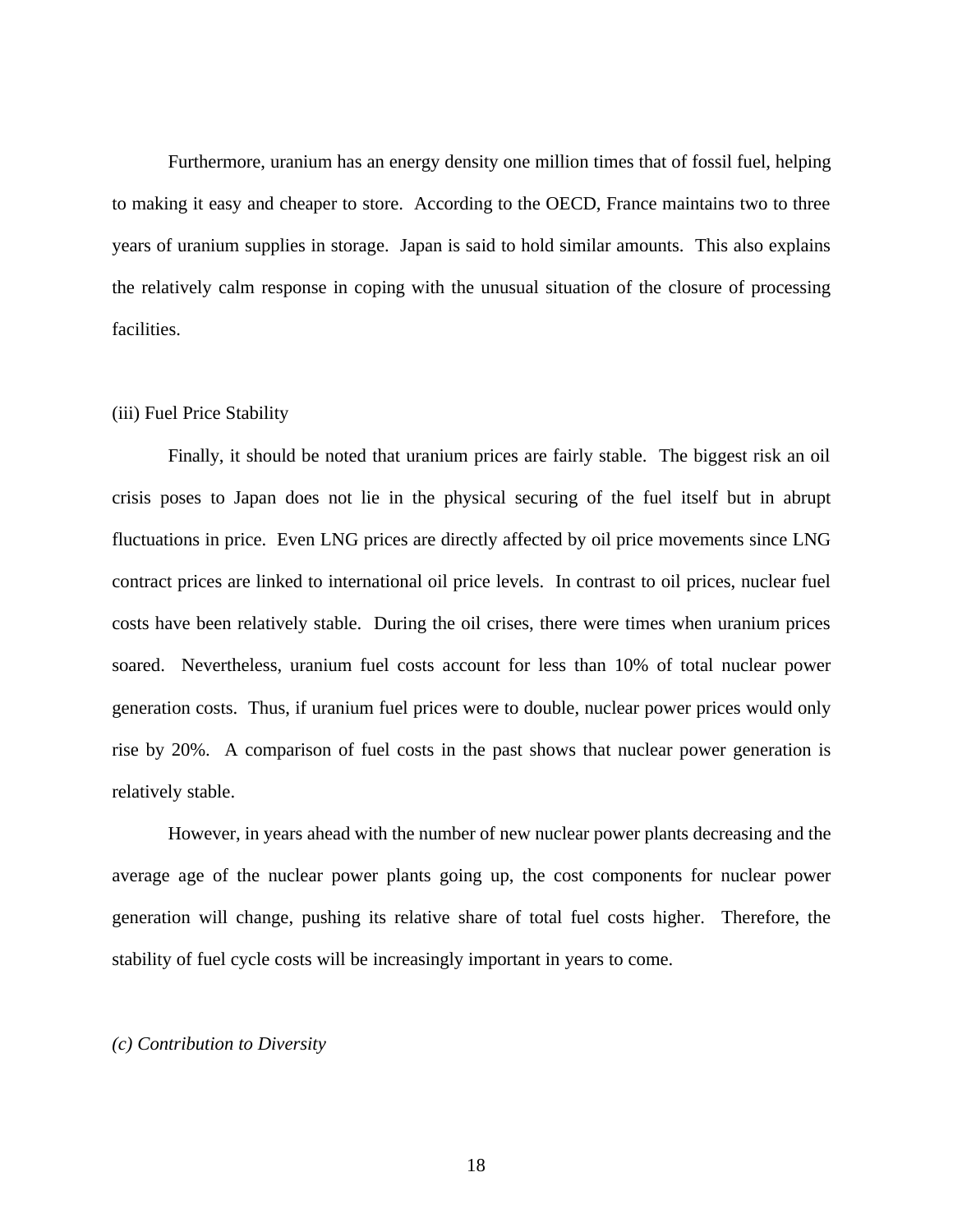The degree of nuclear power's contribution to energy security can also be evaluated from the angle of diversification. To promote energy diversity, it is important for Japan to reduce its dependence on oil. For diversity of electric power supply sources, Japan's index is the highest in the world at 1.56–far exceeding the OECD average of 1.48. Japan enjoys a well-balanced mix of nuclear power, natural gas, oil, coal, and hydroelectric power. It will be important to maintain the share of nuclear power as it is now (at 30% to 35%) in years to come. Conversely, the degree of energy diversity will most likely go down when nuclear power's share exceeds 40%.

## *Contribution to a Better Environment*

As the so-called 3Es (Energy, Environment, and Economy) are cited as goals of MITI's policies, environmental protection as well as energy security has recently been given serious consideration. As a non-fossil fuel that does not generate carbon dioxide, nuclear power is considered a trump card in reducing globe-warming gases. The 1998 interim report of a Demand and Supply Sub-committee Meeting of the Advisory Committee for Energy says that for Japan to achieve its goals set forth in the December 1997 Kyoto Protocol, it will be necessary to increase nuclear power generation capacity to nearly 7,000 kWh from the present level of 4,500 kWh. This recommendation has led to an energy policy to "build new nuclear power plants." The most practical alternative to supplying the increase in demand with nuclear power is to supply more electricity by thermal power generation. This would require increasing LNG-fired thermal power generation. Without nuclear power, Japan would have to reduce demand for fuel in the transportation sector as well to achieve the goals of the Kyoto protocol. This could reduce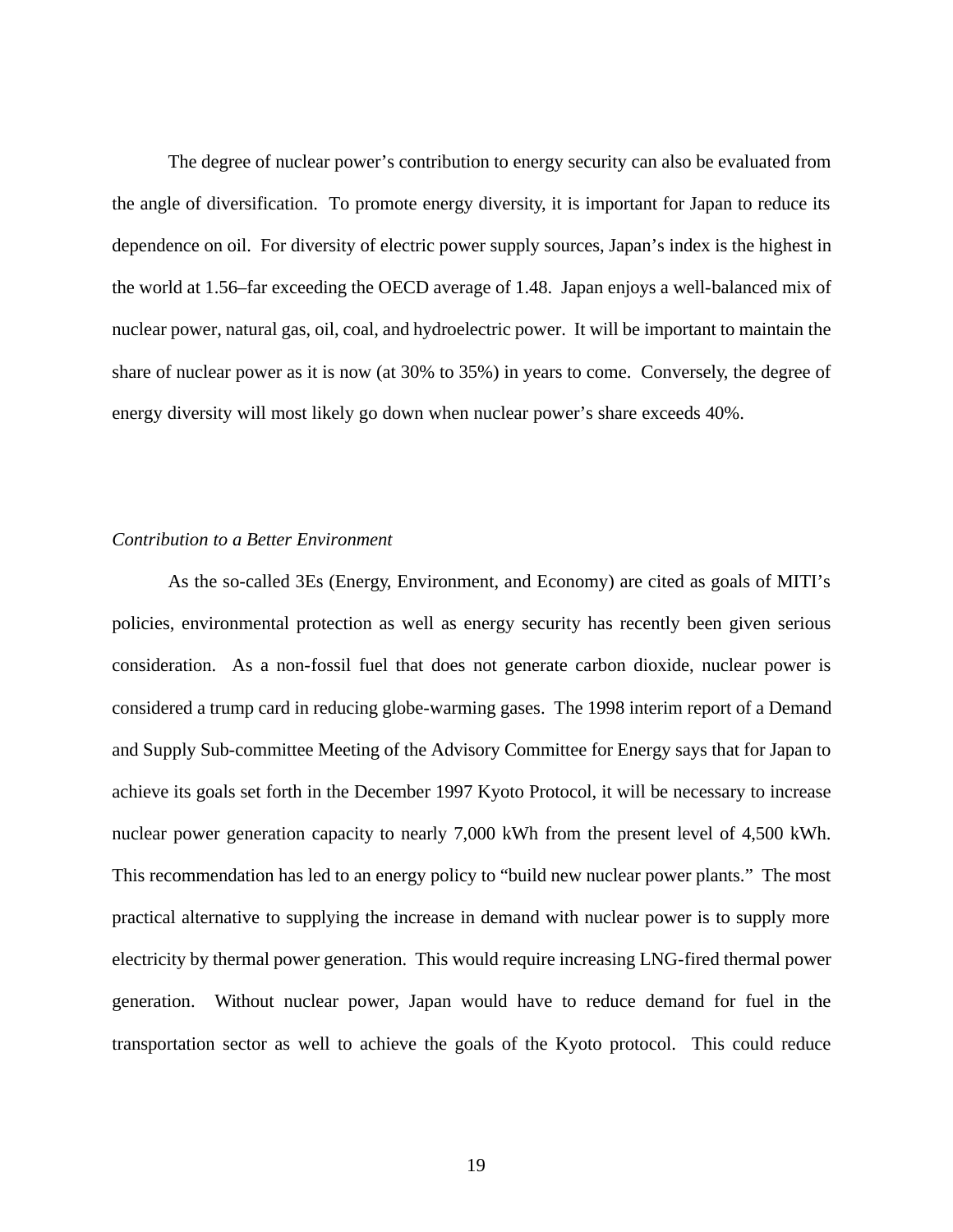economic growth by 1.2% to 1.7% and result in a loss of 730,000 to 2,250,000 jobs<sup>15</sup>.

To be sure, increase in nuclear power generation in the past has contributed considerably to the reduction of carbon dioxide generated by Japan. In the 1960-70s, dependence on fossil fuels (coal and oil in particular) was high, whereas partial conversion to natural gas and nuclear fuel helped to reduce Japan's unit quantity of carbon dioxide gas generated from  $0.6 \text{ kg CO}_2/\text{kWh}$ (in the 1970s) down to 0.38 kg  $CO_2/kWh$  (in 1998)<sup>16</sup>.

However, the environmental gains to come from nuclear power will only be significant to the extent it replaces coal-fired generation capacity. Nuclear power provides most of the base load for electric power sources already. Another major electric power source for the base load is coal-fired thermal power. If increased capacity of nuclear power goes as far as to replace coal, this will help significantly to reduce carbon dioxide emissions. But more recently, natural-gas-fired power generation is receiving attention as the most economic source, since combined cycle gas turbine power plants, with their higher efficiencies, are more cost-effective than coal-fired power plants. It is believed that LNG-fired power generation now used for the middle load can be used for the base load in future. In this case, carbon dioxide emissions will be reduced using coal-fired power generation for the middle load. Japan's electric power sector has already succeeded in curtailing carbon dioxide emissions to some extent, which indicates that emissions here will likely grow less than Japan's average in years to come.

Nuclear power has no use other than that of electric power generation and therefore can only be of limited effectiveness in contributing to Japan's total primary energy supply. Given that expansion of energy use is likely to come mainly in the transportation sector, effective policies for energy security must focus on primary energy in general and the area of transportation in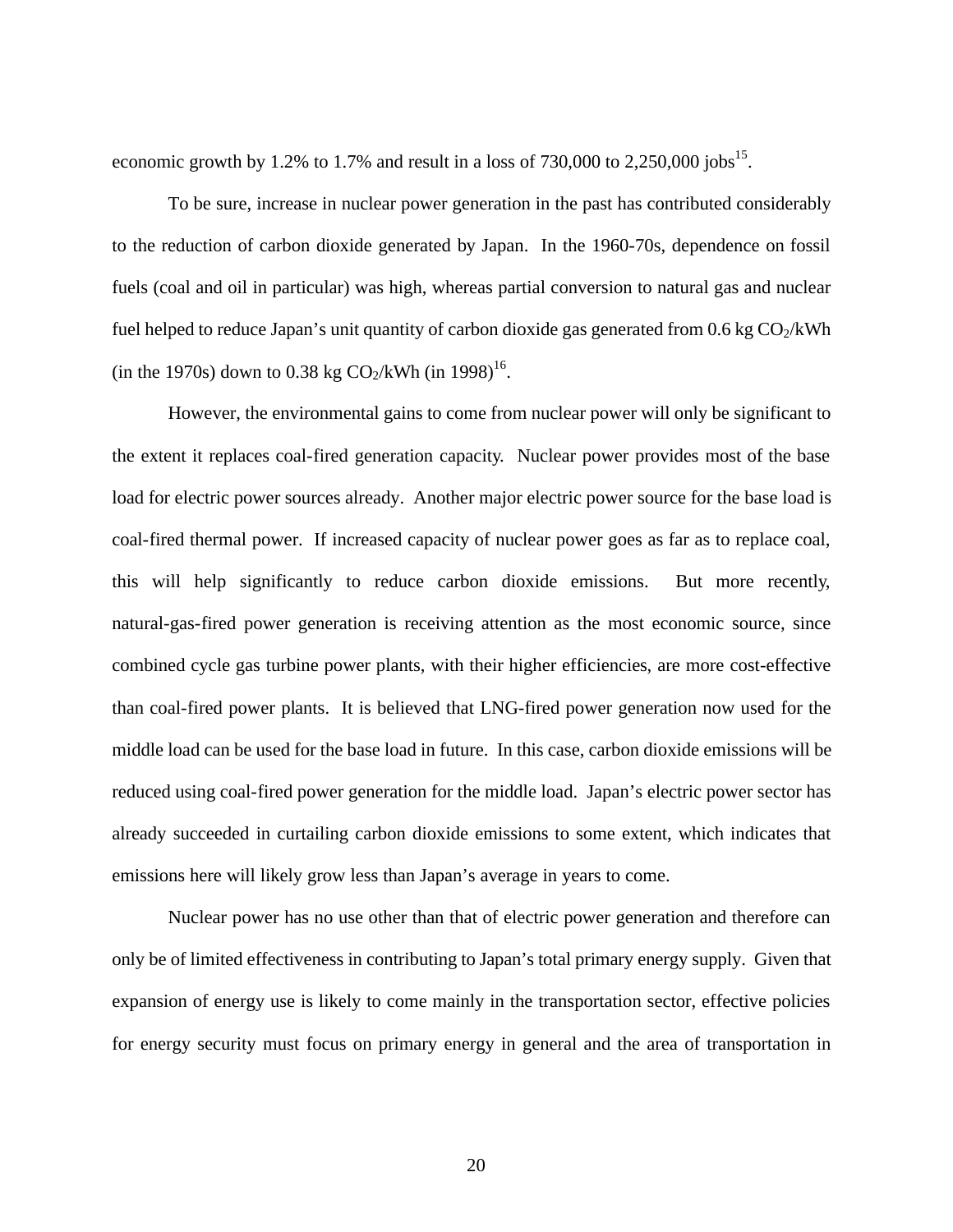particular.

#### **Nuclear Power Generation Issues: After the Tokai Village Accident**

The JCO accident took place at Tokai village on September 30, 1999. It was the worst nuclear accident in Japan, and it fundamentally shattered the trust of the Japanese people in the industry's management capabilities for nuclear power generation. It will doubtlessly affect Japan's nuclear power industry for years to come. Even before this accident, there were a huge number of unresolved issues to be addressed by Japan's nuclear industry. The industry needs to improve competitive performance, repair its public image, and develop new ways to dispose of nuclear wastes and spent fuels $^{17}$ .

In the nuclear industry, where safety must come first, the pressure of deregulation and cost-reduction is being increasingly felt. This pressure contributed also to the Tokai village incident. In the years ahead, competition will increase with the deregulation or liberalization of the electricity market. In Japan, nuclear fuel is said to have an economic advantage over fossil fuels, but in the future nuclear power generators may have to compete with the marginal cost competition from Independent Power Producers (IPPs) and even other nuclear facilities.

According to an assessment<sup>18</sup> conducted by the Central Research Institute of the Electric Power Industry on awareness of these issues, costs of existing nuclear power plants are estimated to drop to 5.10 yen per kWh in 2010, from 7.23 yen per kWh in 1996. However, with new nuclear power plants alone, costs are estimated to be 9.93 yen per kWh in 2010, and 6.24 yen per kWh in the same year for existing and new plants combined (see Appendix, Figures 3 and 4). Further, a review of the cost components of nuclear power generation shows that the capital cost, which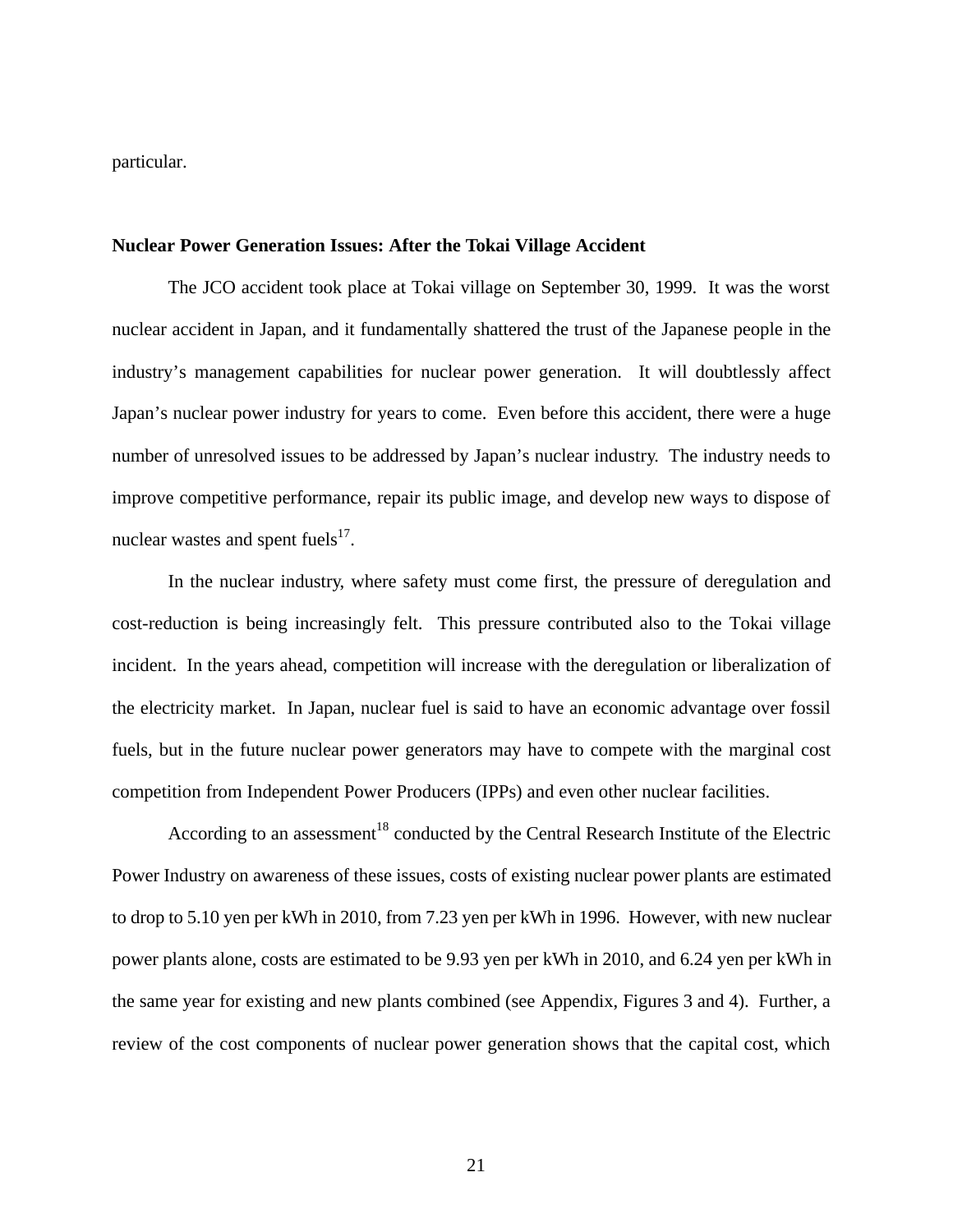accounted for 49% of total costs in 1996, will drop to only 27% of total costs in 2010, and will be as low as 9% for existing plants alone. On the other hand, the operation and fuel recycling costs will increase to 38% and 35% of total costs, respectively, by 2010 (see Appendix, Figure 5). These figures make it clear how important reduction of the operating and the fuel recycling costs as well the plant construction  $costs<sup>19</sup>$  is to the competitiveness of nuclear power.

The belief in a high degree of safety and trust in the Japanese nuclear power industry may have evaporated with the Tokai village accident. Until then, Japan's nuclear safety administration was convinced that "(serious) nuclear accidents will not happen." As this accident has shown, however, a stance that assumes "zero risk" (that is, just whether accidents will happen or not) is unrealistic. In other words, it is necessary to establish a "relative safety theory" which may well include safety discussions based on the theory of probability, comparisons of the benefits and the risks nuclear power offers, and comparisons between nuclear power and other energy sources. Some say that the Japanese people do not trust nuclear safety because of a lack of reasonable explanations. This accident has also shown that there is a lack of trustworthy risk information. A mechanism is needed that propagates information on the risks posed by modern science and technology. This will be most important for considering energy security.

To gain people's confidence, it will be necessary to review the regulation and administration of safety and also intensify voluntary restrictions by the nuclear power industry. It will also be necessary to secure risk management capabilities to deal with nuclear terrorism and sabotage.

Continuous operation of a nuclear power plant requires reliable storage and management of spent fuel. So far, the only sites to be considered have been within the power generation site

22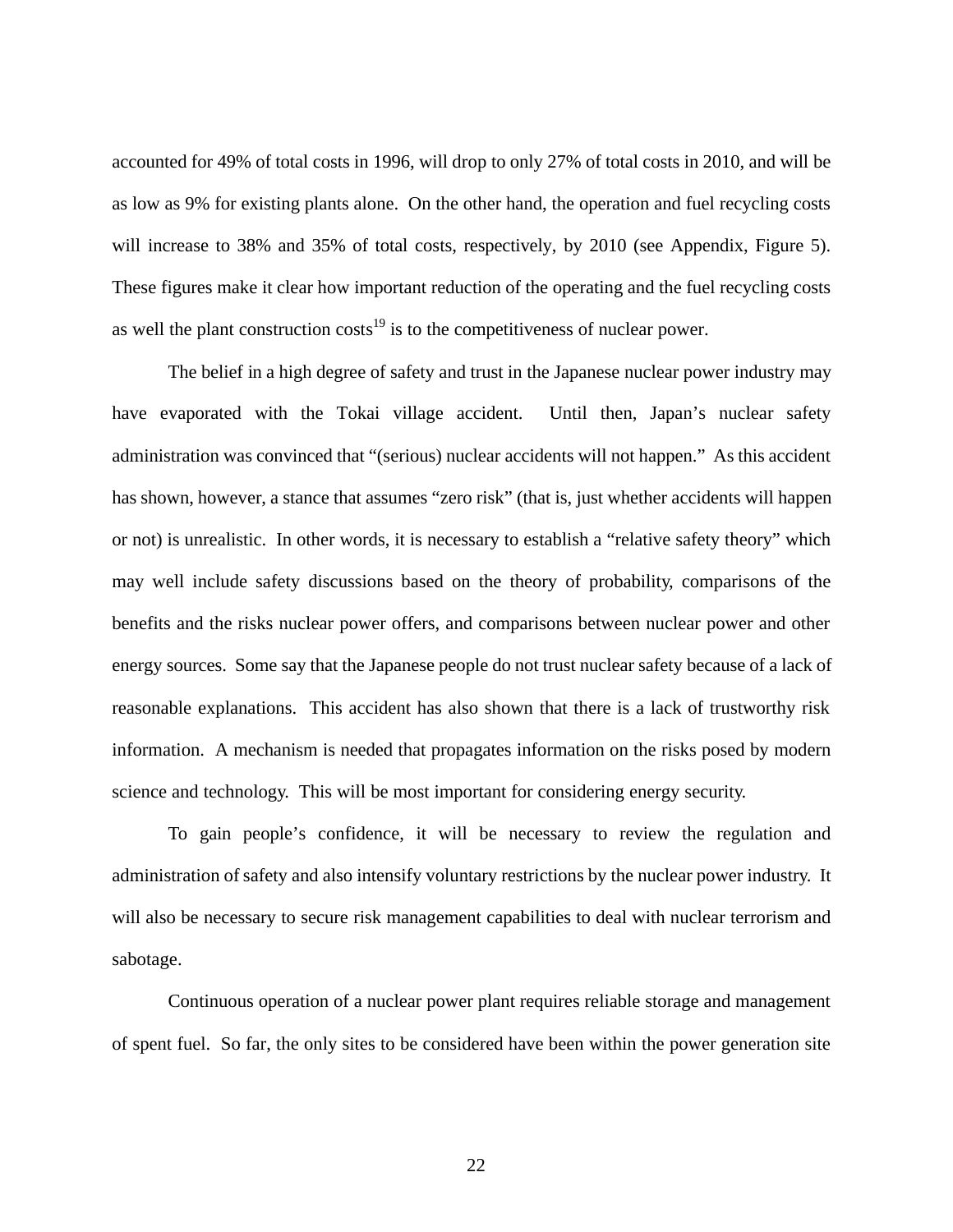and the reprocessing plant. Down the road, it will become essential to build so-called "interim storage facilities," since storage capacity is limited. Compared to other nuclear facilities, storage of spent fuel is very safe. It is not only economical but there are diverse storage choices, requiring less rigorous requirements than the nuclear reactor. Also, reprocessing and waste disposal schedules can be made flexible by using interim storage.

As mentioned earlier, the interim storage of spent fuel is considered to be of sufficient importance to require approval of the Cabinet. But the responsibility of creating such storage basically falls on the nuclear power industry itself. Given the importance of this issue to the future of nuclear power in Japan and Japan's energy security, however, the government should be more involved in the process.

There are several ways the government could support the construction of interim storage. Spent fuel, which is called a "recycle fuel resource" as a valuable energy reserve, may well deserve a national reserve, similar to the national oil reserve. To ensure secure operation of nuclear power plants and also to facilitate the siting of private-sector interim storage facilities, the government could make use of state-owned land for the storage of spent fuel. Specifically, a national reserve to last for about ten years (10,000 tons) would significantly reduce the load on electric power, making it unnecessary to do the burdensome reprocessing. A national tanker reserve for an emergency escape may also deserve consideration.

Another possibility would be for the Japanese government to consider participating in an international reserve. This can be done as part of nuclear non-proliferation and disarmament projects in the arena of international politics. An international reserve must be pursued between governments and through cooperation with international organizations and must be considered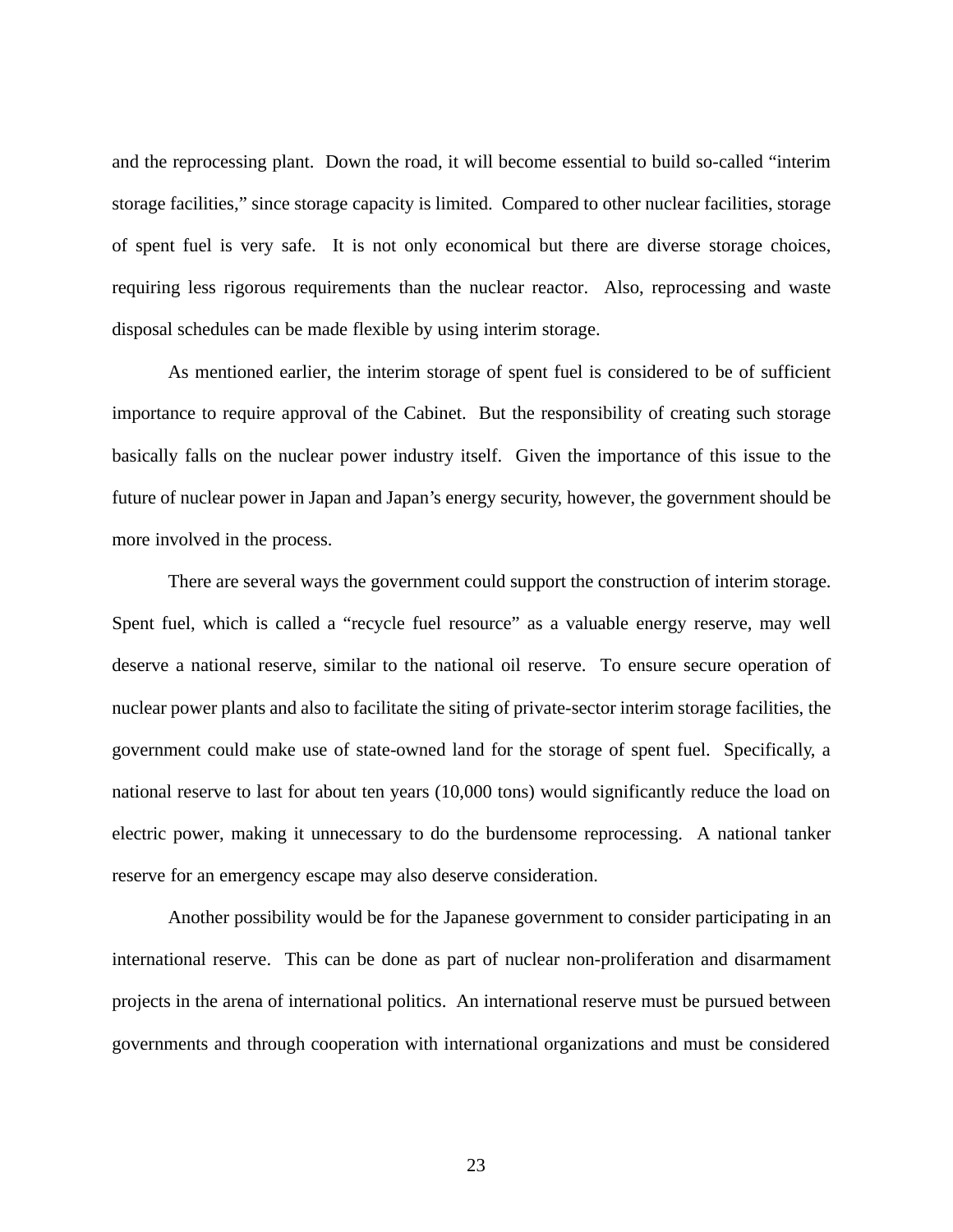separately from the reserves to be pursued by the private-sector industries. Also, an international reserve should be meant for specific limited purposes.

It is likely at last that the "High-level Radioactive Waste Disposal Law" will be submitted to the 2000 Diet session. The law would create "Organization for the Modernization of the Atomic Power Generating Environment," which would be financed by an estimated 0.14-yen per kWh added to electricity bills to cover disposal fees. As discussed earlier, however, the growing competition in the electricity market can cause larger electricity bills to affect the electric power company adversely, making it still uncertain whether the whole disposal cost can be added to electricity bills.

For Japan to establish the nuclear fuel cycle and to maintain its plutonium policies for years ahead, the international political climate towards non-proliferation must be considered. The May 1998 nuclear testing in India and Pakistan drives this point home. Increasing uncertainty about proliferation of nuclear material can adversely affect peaceful use of nuclear power. After an indefinite postponement in 1995, an international conference will be held to review the nuclear non-proliferation treaty. The conference will discuss many issues including ratification of the CTBT. Japan should be active in nuclear nonproliferation.

The proper management and adequate disposal procedures for surplus plutonium are critical to civil nuclear energy programs. In non-proliferation policy, the management and disposal of plutonium removed in Russia and the U.S. may be top priority, but the reduction of civilian-use plutonium is no less important. A delay in the Pu-thermal plans in Japan will increase further surplus plutonium. The timing of the opening and capacity size of the planned large reprocessing plant at Rokkasho village, which also will likely increase surplus plutonium,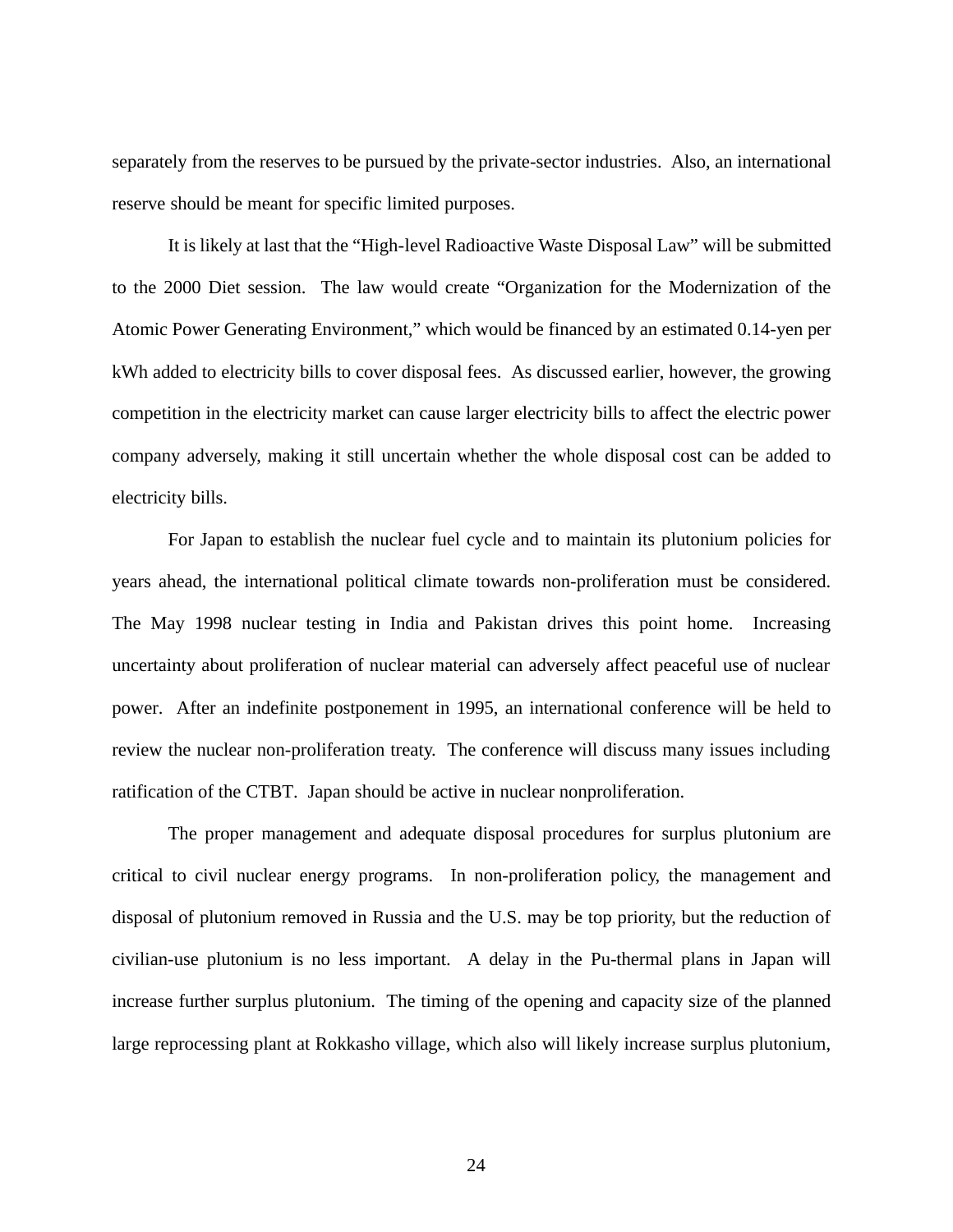needs to be reconsidered. This reprocessing plant also may suffer from cost overruns<sup>20</sup>. It needs to be re-evaluated from the point of view of nuclear non-proliferation and economic viability.

In September 1998, the new atomic power round table conference began to discuss nuclear issues, including long-term nuclear power development and the utilization plan (the long-term plan) for the year  $2000^{21}$ . The government and the electric power industry seem to expect that this kind of process will help shape a consensus on nuclear power. However, it must be recognized that an open democratic process to build a consensus will not necessarily end up favorably for those who favor nuclear power. What is important is how such a forum can help alleviate the distrust people have in the policy making process. A "predetermined conclusion" would compromise the process and increase distrust. If a policy decision is to be based not on government-directed, top-down economic planning but on democracy and the market mechanism, such a decision making process will involve inherent risks. This point should be recognized as a social risk.

A major dilemma<sup>22</sup> will arise in forging energy strategy consensus in the years ahead. Energy security should be considered on a national level whereas democratic practice implies respect for the wishes of the inhabitants at a site to be affected. Cases will also arise where economic considerations will prevent the development of a specific energy resource from proceeding as planned. How far should a government go to provide compensation for the "uncertainties of democracy"? As far as nuclear power policies are concerned, is it not time to reconsider the meaning and roles of Long-Term Plans in that perspective? Japan's nuclear power policies and even Japan's energy policies are basically characterized by the "carry-out-government-plans" formula. Isn't the real question that the consensus building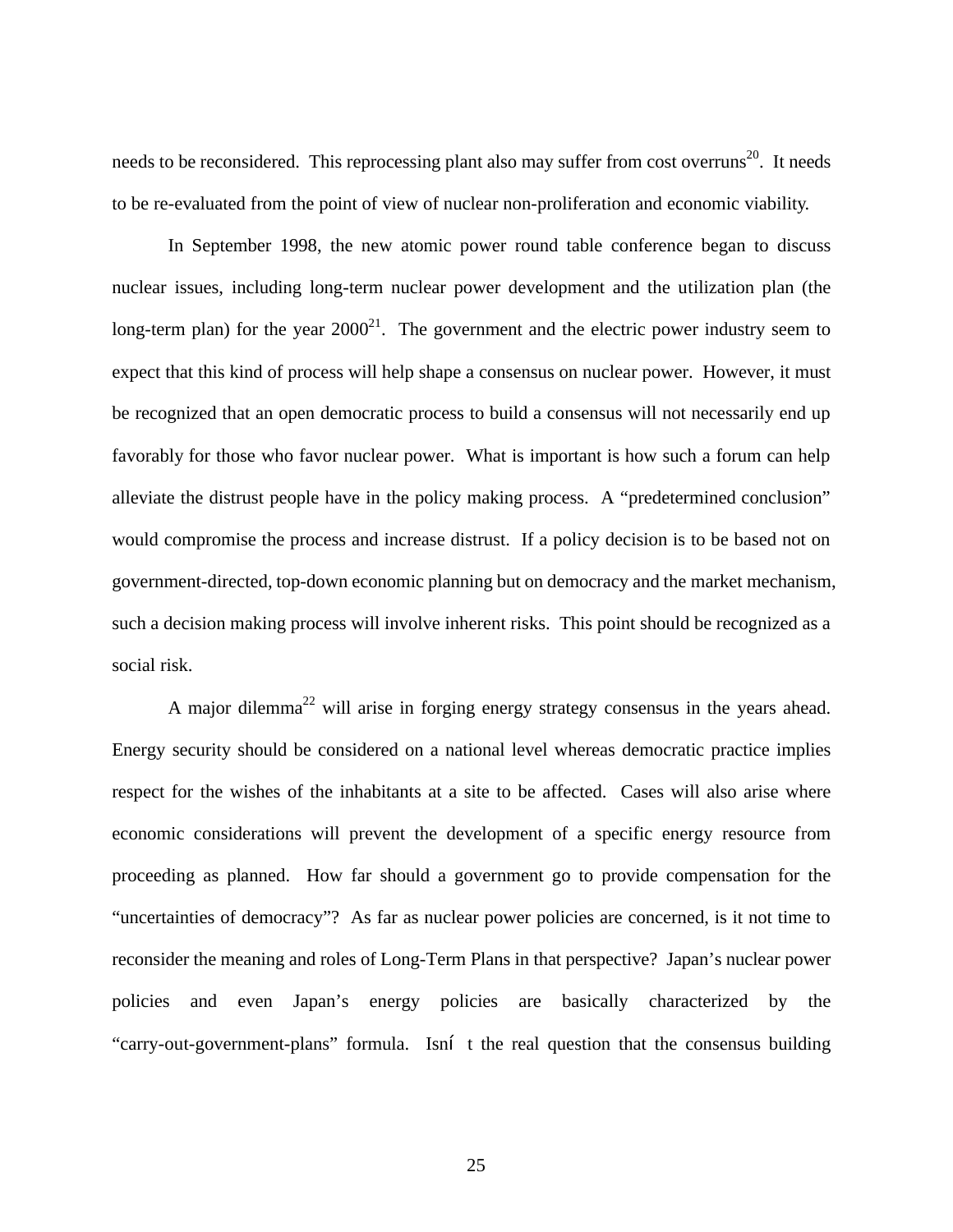process raises "Where does the government have to intervene?"

The JCO accident has put the consensus building process on a more difficult path. According to public opinion polls taken at Tokai village, 64% of the inhabitants polled felt "safe" or "fairly safe" about nuclear power before the accident. This dropped sharply to 15% after the accident. Only 22% of the village people polled felt "in some danger" or "in danger" before the accident. This went up abruptly to 78% after the accident. As to the future of nuclear power, 52% before the accident answered, "should be promoted positively" or "should be promoted cautiously," which decreased to 32% after the accident. Those who favored "should remain as it now stands " dropped to 18% from 30% while those favoring "should be phased out over time" or "should be abolished immediately" increased sharply to 40% from  $12\%^{23}$ . This outcome of the polls at Tokai village, which once had been most understanding of nuclear power, suggests how difficult it is likely to be to find future locations for nuclear power facilities.

The government and the electric power industry need to consider the possibility that nuclear power plans will rarely go ahead as planned. This is one of the factors of the uncertain energy situation. Consequently, future nuclear power policies should have ample room for maneuvering and flexibility. To regain trust in nuclear power as an energy source requires fundamental change $^{24}$ .

## **CLOSING**

Nuclear power has played a great role for energy security. However, it is unrealistic to think that nuclear power will suddenly create ample indigenous energy resources and freedom from the exhaustion of resources. It may be advisable for Japan to maintain the present level of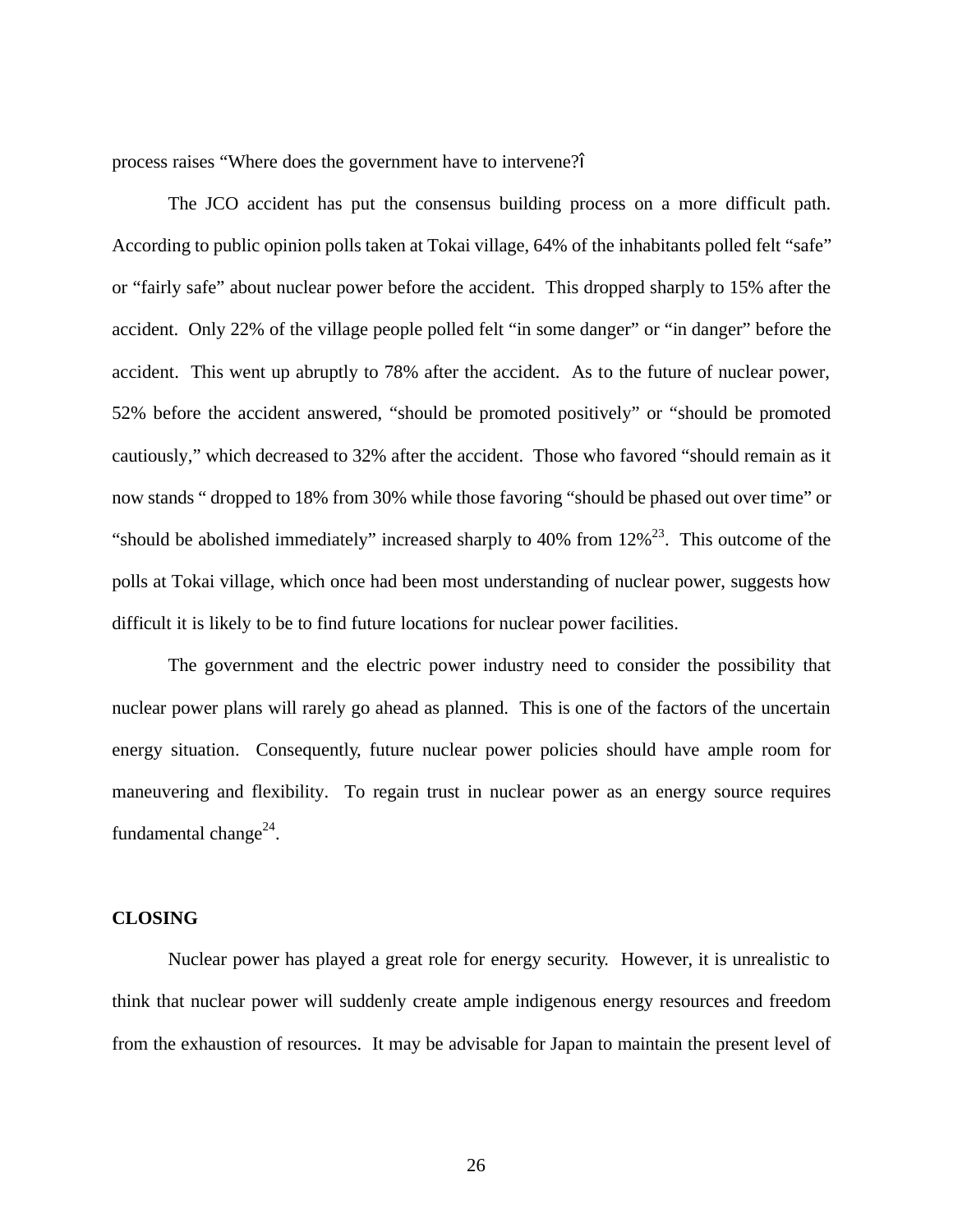dependence on nuclear power. But, for nuclear power to continue to contribute to energy security and to environmental protection, there are challenges that need to be met. Nations in North East Asia should cooperate to resolve issues of common interest.

Specific policy proposals on the issue of nuclear power are as follows:

# **1. Nuclear policy should be developed based on the propagation of scientific information and thoughtful analysis of nuclear power's role in promoting energy security.**

As promising domestic energy sources, the FBR and the plutonium cycle cannot make significant contributions as realistic energy source options for some time to come. Yet it must be emphasized that existing nuclear power generation facilities are making sufficient contribution. Especially noteworthy among the contributions of nuclear power is supply stability. However, it must be noted that nuclear power requires a large industrial infrastructure and a long lead-time and is rather inflexible. Also, the social risks of nuclear power technologies as exemplified by the ""Monju accident and the critical accident at Tokai village must be taken into account when evaluating energy security.

**2. The target size for nuclear power generation should be based on its share of the total amount of electric power generated. The present share of about 35% is desirable from the standpoint of maintaining diversity and economy. It is advisable to maintain a share of 30% to 35% over time.** 

It is advisable to define the goals for nuclear energy in terms of its role in providing diversity to the mix of Japan's energy sources. To maintain diversity, it is not advisable or

27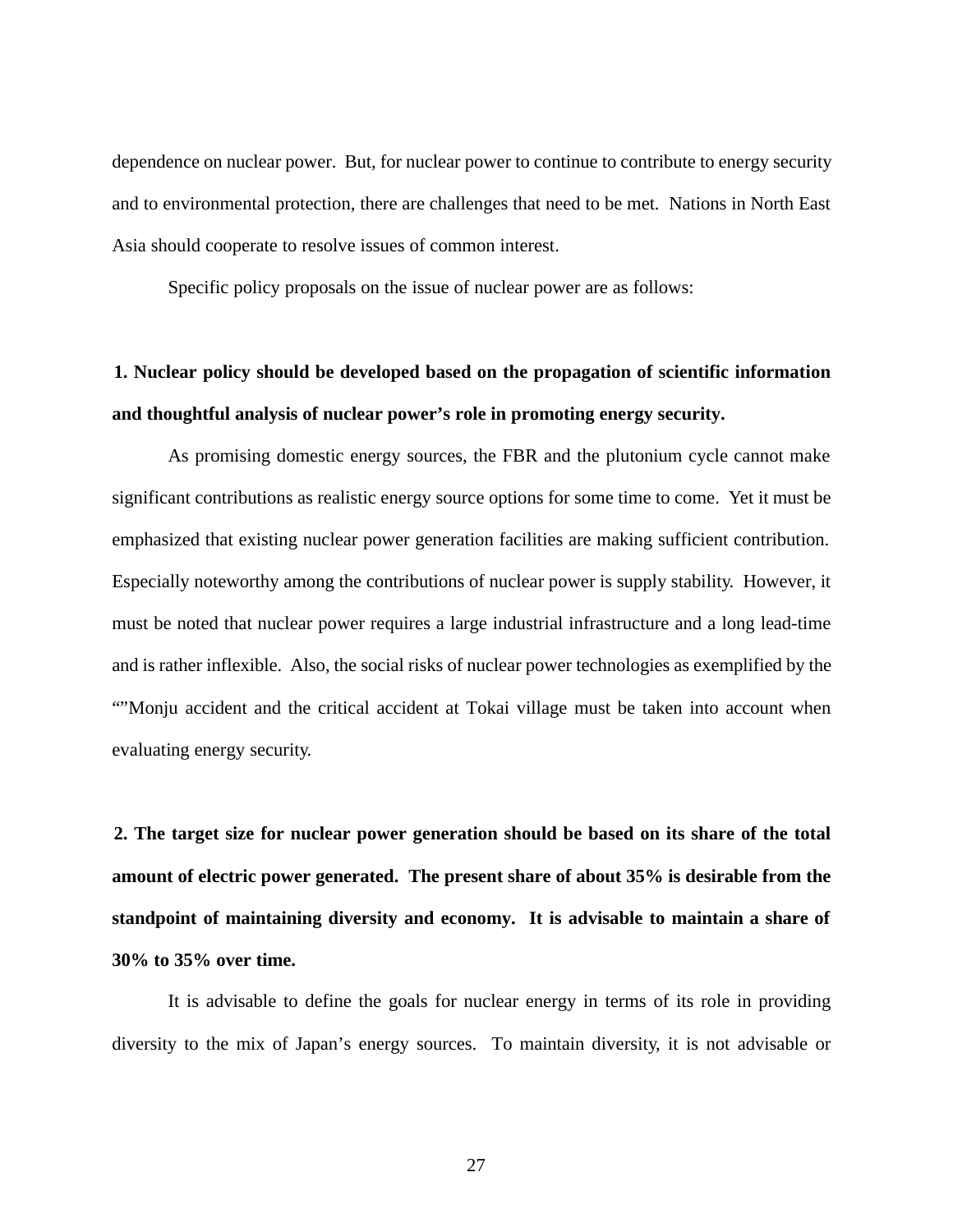realistic to increase or reduce the present share. The Government needs to acknowledge that the present goal to construct 20 power plants by 2010 of 62 million to 70 million kWh will be impossible to realize given popular opposition.

**3. Nuclear power policies should be part of a comprehensive policy for energy and the environment. It should be consistent with policy for the energy security, deregulation, and anti-warming measures. Also, to ensure smooth implementation of nuclear energy policies, it is essential to make the policy-making process more transparent and democratic.** 

Japanese nuclear policy has been shaped in the past primarily by the Long-Term Plans of the Atomic Power Committee. It has become clear that since the ""Monju accident, this policy decision-making process has failed to respond to the needs of Japanese society. Citizens near nuclear power facilities have developed a distrust of the government's policy judgment. The fair assessment of future nuclear power development can be ensured only through a more democratic and transparent decision-making process. The government's role in nuclear energy development should be clearly defined. The dual system of "decided by the state and operated by business" has distorted the current nuclear power policies. To make the most of the market economy after deregulation, government intervention should be limited to areas of possible market failure. As for nuclear power, such areas of government involvement may include safety regulations, nuclear nonproliferation, and, to some extent, spent fuel storage and waste management and disposal.

**4. Concerning the possibilities of nuclear power cooperation in Asia, an international cooperation could be developed through specific projects that respond to common concerns**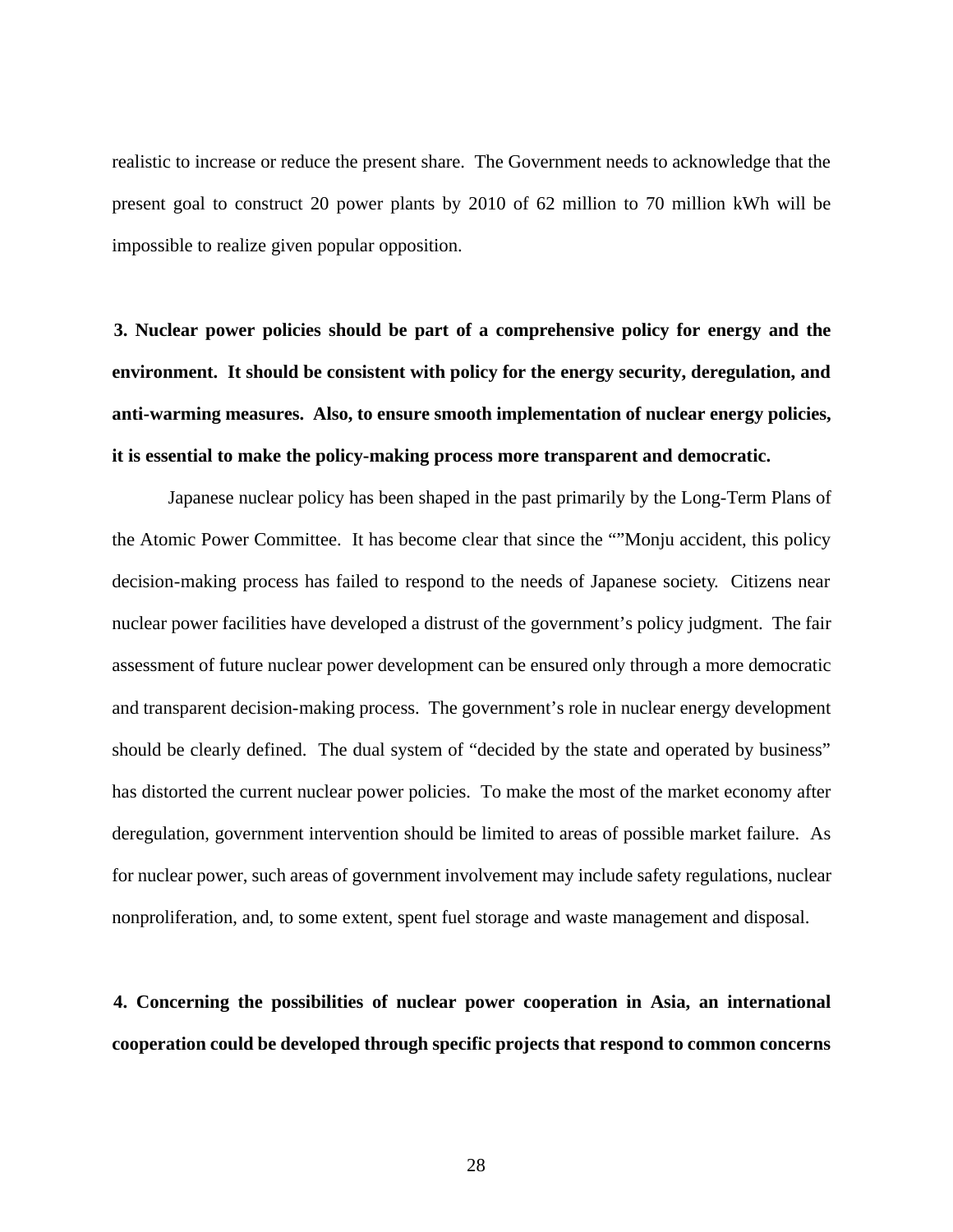#### **for security, radioactive waste and spent fuel management, and nuclear nonproliferation.**

Japan, South Korea, China, Taiwan, and other Asian countries share many common concerns with nuclear power. Forums where Asian countries can exchange candid opinions about these common issues are needed. Common issues include nuclear safety, radioactive waste and spent fuel management, and nuclear non-proliferation. Japan should propose specific projects to deal with these common issues, drawing on the experience in nuclear power cooperation it has been offering. Japan's support for Russia's nuclear nonproliferation effort stands as a concrete example of a successful initiative.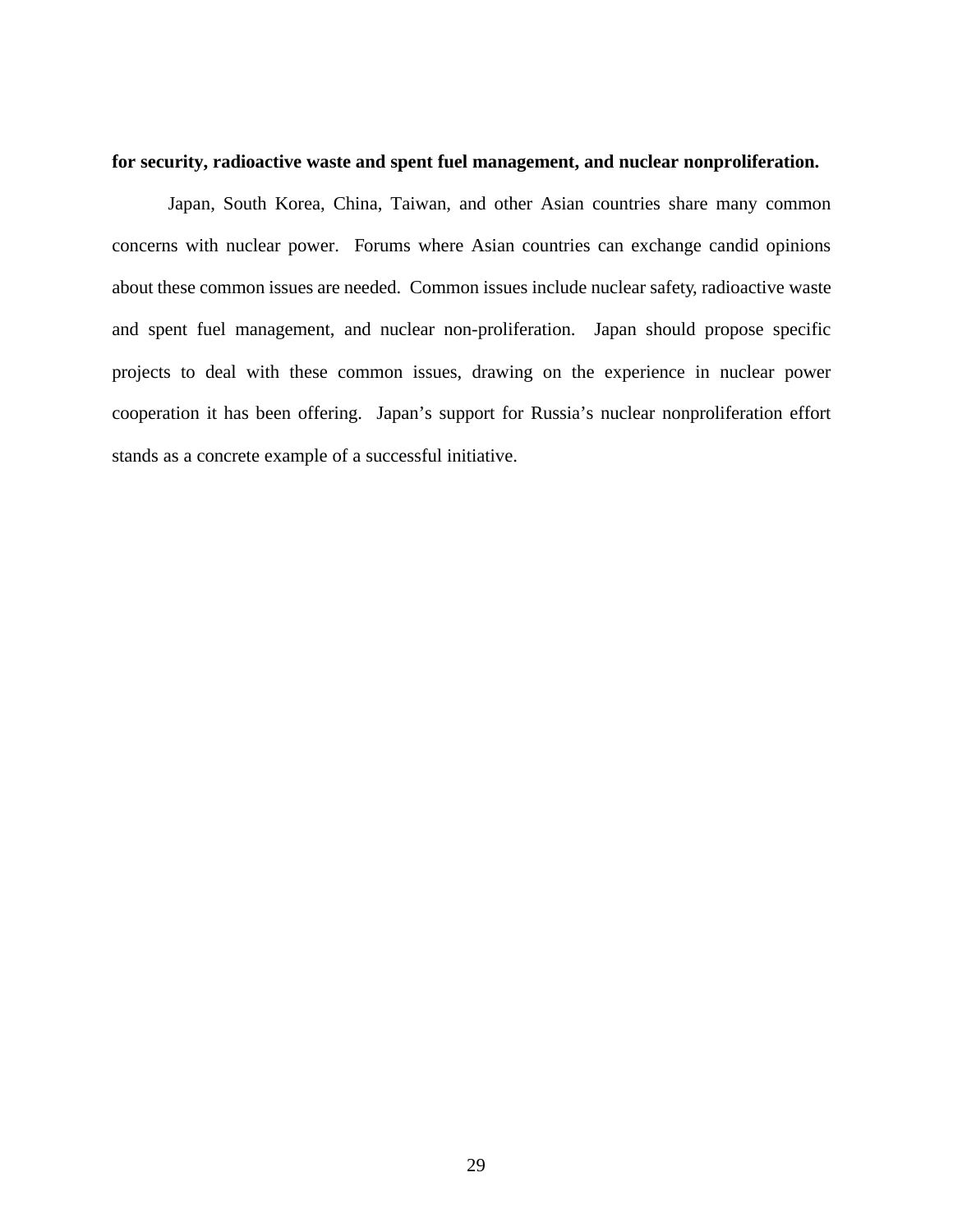## **NOTES**

- 1. The Japan Atomic Energy Commission, "The Long-Term Plans for the Research, Development and Use of Nuclear Power," September 6, 1957.
- 2. The dual system was analyzed in detail by the book "The Social History of Nuclear Power: Its Japanese-style Development" by Hitoshi Yoshioka (Asahi Sensho, April 1999).
- 3. For the relationship between the Rokkasho Village Nuclear Fuel Cycle Plant Project and regional politics and economy, see "The Giant Regional Development Project and Its Outcome - the Mutsu Ogawara Nuclear Power Development Nuclear Fuel Cycle Plant" by Harutoshi Funahashi, Kouichi Hasegawa, Nobuko Iijima, the University of Tokyo Press, February 1998. They did not analyze the nuclear fuel cycle plant project from the standpoint of nuclear power policies, but focused their analyses on the failure of the project and how closely it was connected with the regional politics and economy.
- 4. For analysis of the international concern about Japan's plutonium polices, see "International Responses to Japanese Plutonium Programs" by E. Skolnikoff, T. Suzuki and K. Oye, Working Paper, MIT Center for International Studies, C/95-5, August 1995.
- 5. The Power Reactor and Nuclear Fuel Development Corporation (Donen), Reform Examination Committee report, "Basic Direction of Donen's Restructuring", August 1, 1997. The opposing group published "The Monju Accident and Japan's Plutonium Policies: Proposals for Policy Changes" by Monju Accident Comprehensive Appraisal Council, Nanatsumori Shoten, December 10, 1997.
- 6. Report by Informal Advisory Council to Discuss FBR, December 1, 1997.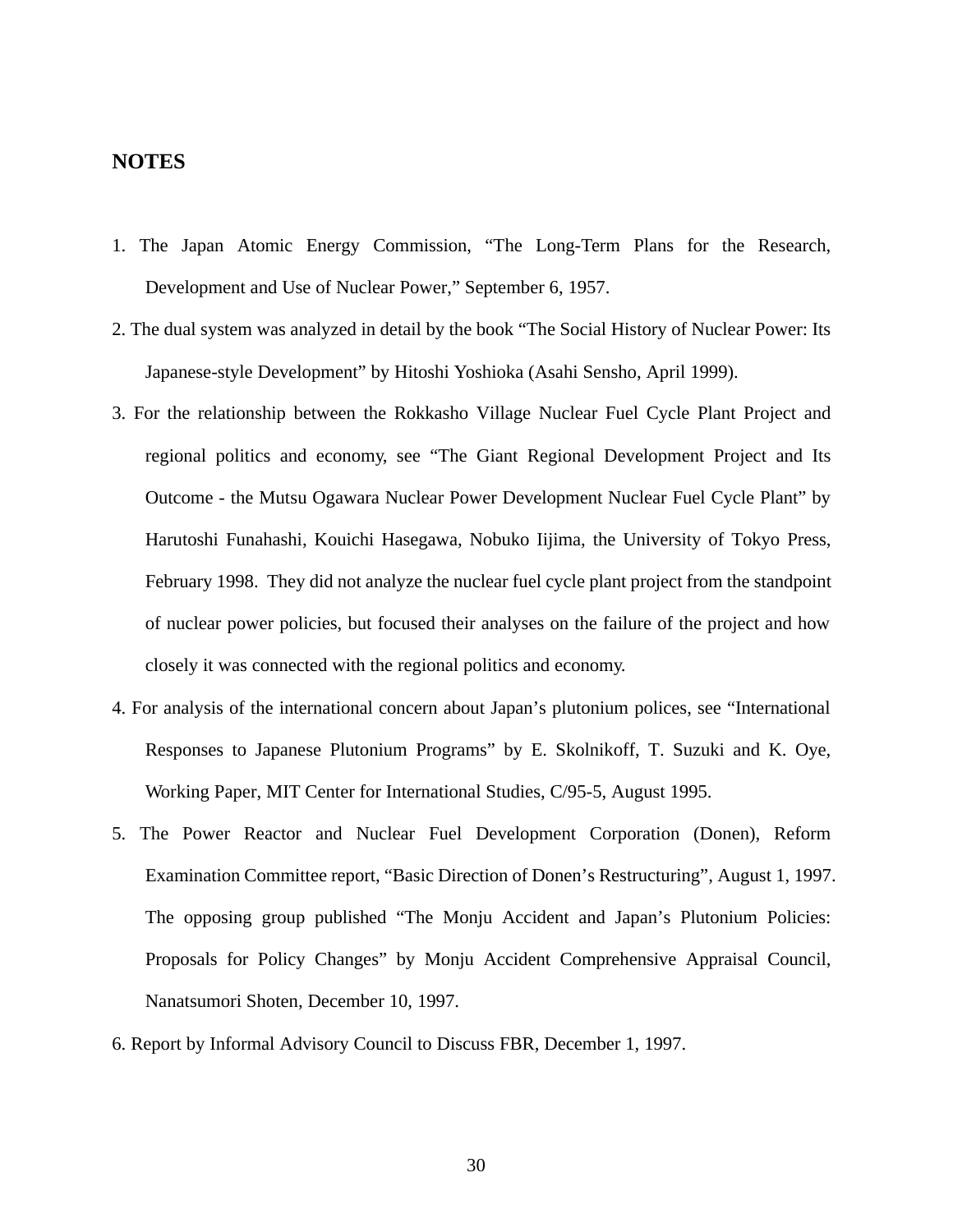- 7. Decision by the Atomic Energy Commission, "The Way Future FBR Development Should Be," December 5, 1997.
- 8. IAEA INFCIRC/549, "Communication received from certain Member States concerning their policies regarding the management of plutonium," April 2000. Besides, 31.3 tons are estimated by the Institute for Science and International Security (ISIS). ISIS Plutonium Watch, May 1999.
- 9. According to a report by the Nuclear Inspection Institute (NII) of the U.K., it came to light that BNFL of the U.K. had fabricated the inspection data in the processing of fuels, including the MOX fuel for No. 3 and No.4 reactors of the Takahama Nuclear Power plant of Kansai Electric Power of Japan. The Electric power company decided to discontinue using the fuel. It was found further that the data fabrication had been more extensive, spreading to wider scopes and longer periods, including the fuel for a German electric power company, and that nuts had been mixed in the fuel. NII maintains that there is a safety problem, but Kansai Electric Power has no definite schedule to make use of the fuel in question.
- 10. Interim report by MITI's Advisory Council for Energy, Subcommittee on Nuclear Energy, "Toward the realization of the interim storage of recycle fuel resources," June 1998.
- 11. "Global Energy Outlook," Key Issue Paper No. 1, IAEA Symposium on Nuclear Fuel Cycle and Reactor Strategy: Adjusting to New Realities", Vienna, June 1997.
- 12. "Conversion of the nuclear fuel cycle" by Kazumi Doi, an article of Asahi Shinbun, February 18, 2000. Drawing on his long years of experience with uranium resource development at PNC (Donen), Mr. Doi maintains that "based on the outlook of the uranium resource, there is no need for nuclear fuel recycle."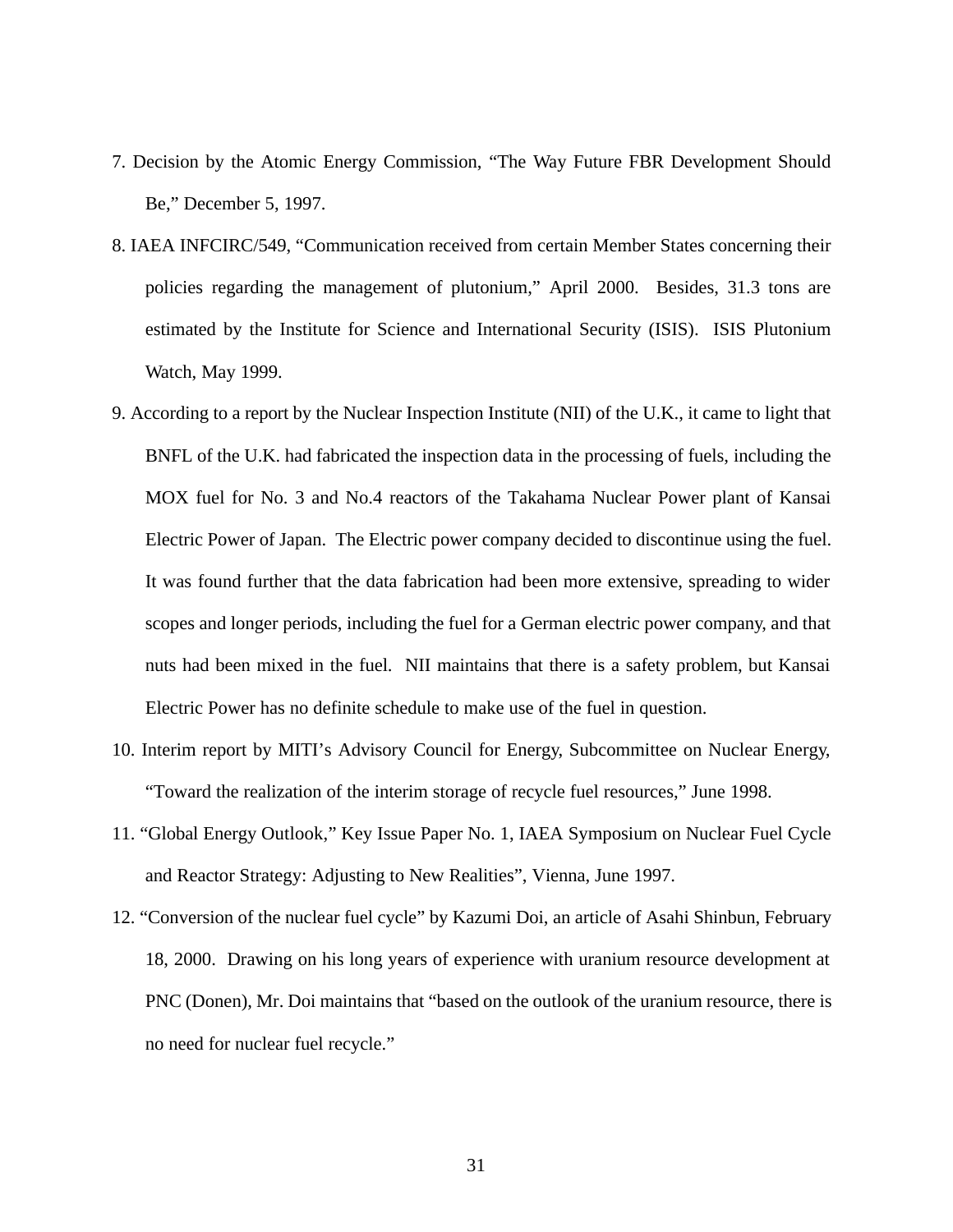- 13. The most noted scientific article on the possibility of converting the nuclear reactor class plutonium for weapons, is J.C. Mark, "Explosive Properties of Reactor-Grade Plutonium", Science and Global Security, Vol.4, No. 1, 1993, pp. 111-128.
- 14. Andrew Stirling, "Diversity and Ignorance in Electricity Supply Investment," Energy Policy, March 1994.
- 15. MITI's Advisory Council for Energy, Subcommittee on Nuclear Energy, "Basic stance for the choice of nuclear power," June 11, 1998.
- 16. Federation of Electric Power Company, "Electricity Review, Japan," 1999.
- 17. "What to do with Japan's nuclear power: Proposals for the 21st century" edited by Kenji Yamaji, Study Group for the Future of Nuclear Power, Nikkan Kogyo Sha, 1998. The author of this paper also participated in this study group, which he finds to be a frank report on nuclear power policy matters.
- 18. Report by Central Research Institute of the Electric Power Industry, "The cost structure of Japan's nuclear power generation and its future outlook," Y98019, June, 1999.
- 19. According to an estimate by the Advisory Council for Energy, Subcommittee on Nuclear Energy, the power generation cost of a new nuclear power plant as a 40-year lifelong average is 5.9 yen per kWh, much lower than before but increasing with the cost of operating management and nuclear fuel cycle.
- 20. The estimated total cost of the Rokkasho Reprocessing Plant was up from the initial 840 billion yen to about 2 trillion yen. Its reprocessing cost is estimated to be about 1 yen per kWh.
- 21. The second nuclear power roundtable conference closed its activity in February 25, 2000 with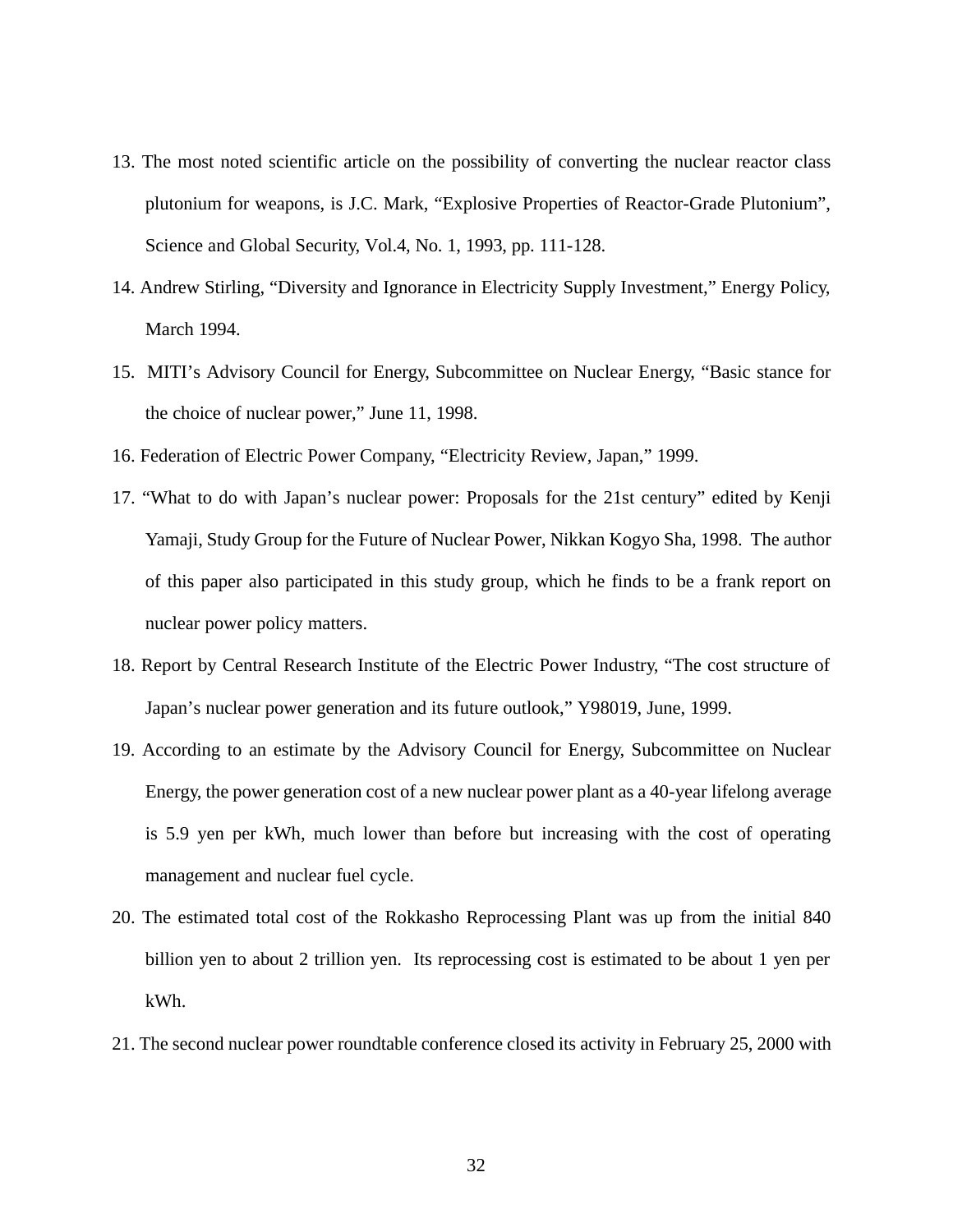its final proposals, which included: "Offer multiple choices with future nuclear power plans," "the group to study the nuclear fuel cycle is to be continued," and "Set up a similar forum to discuss the nuclear power policies (temporarily called 'Nuclear Power Policies Communications Forum' from now)."

- 22. On February 22, 2000, the governor of Mie prefecture urged that the Ashihama Nuclear power plant project, which had been discussed for over 37 years, be cancelled, and Chubu Electric Power agreed to cancel it. This is the first cancellation of a planned nuclear power location in Japan.
- 23. "Tokai-mura Polls 'the prevention of disasters and town building'", the PR Department, Tokai-mura, "Tokai" No. 659, February 16, 2000.
- 24. Susan Pickket, "Over the walls of a nuclear power village: A Japan-U.S. comparison of the consensus building process", Energy Forum, February 1999, pp. 32-36.
- 25. Ministry of Foreign Affairs, Foreign Policy Bureau, Scientific Affairs and Nuclear Energy Division, Arms Control and Disarmament Division data; also visit the ministry's home page.
- 26. "Liquid radioactive waste treatment facility projects in Asia," by Ministry of Foreign Affairs, Foreign Policy Bureau, Scientific Affairs and Nuclear Energy Division, December 1999.
- 27. A. Yamato, K. Aratani, "The Present Status of International Cooperation pertaining to Russian Surplus Weapons Plutonium Dispositions," presented at the Second Annual JNC International Forum on the Peaceful Use of Nuclear Energy, February 21-22, 2000, Tokyo, Japan.
- 28. M. Bun, N. Numark, T. Suzuki, "A Japanese-Russian Agreement to Establish a Nuclear Facility for MOX Fabrication and Spent Fuel Storage in the Russian Far East," Belfer Center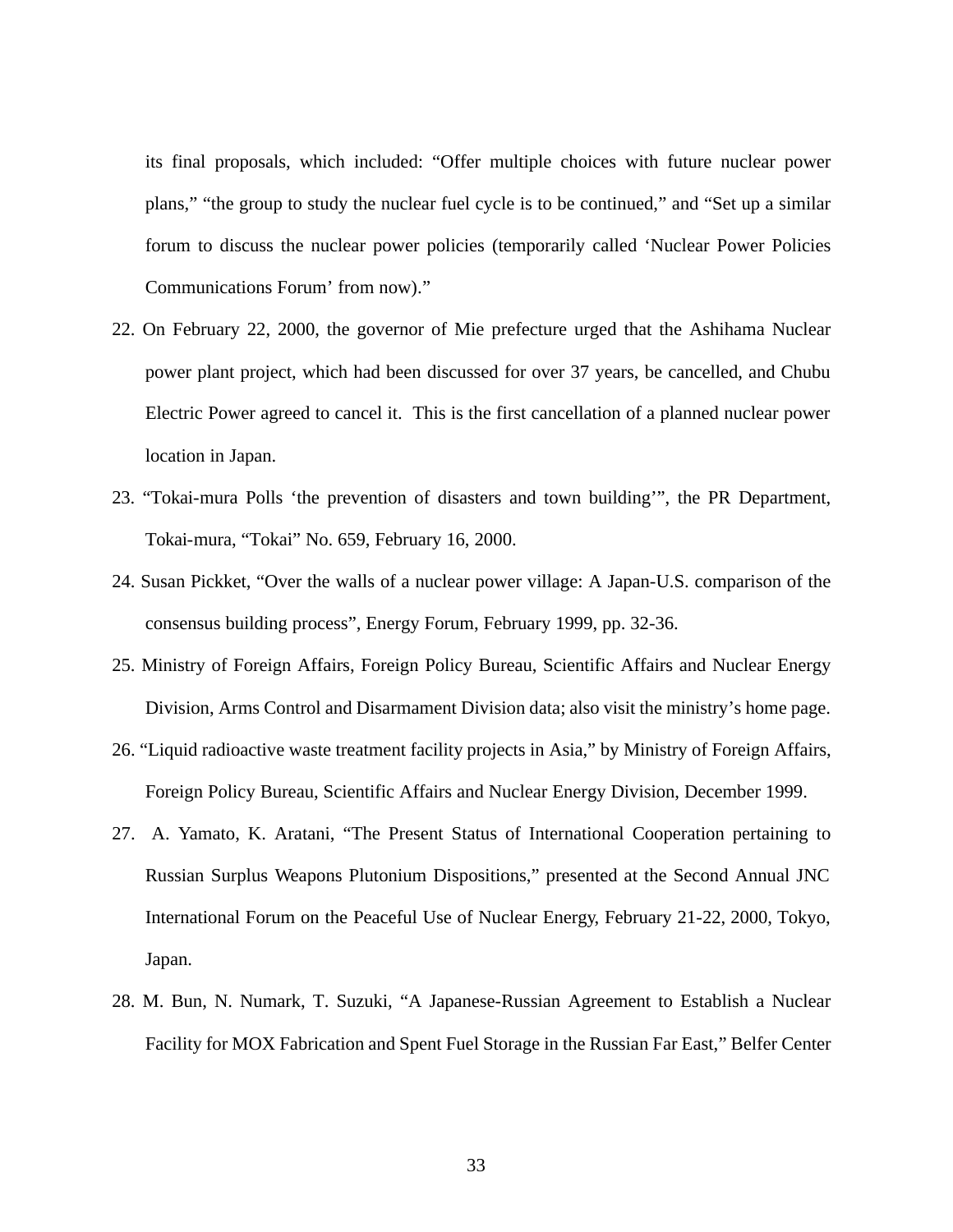for Science and International Affairs (BCSIA) Discussion Paper No. 98-25, Harvard University, November 1998. There is a very similar project, which the U.S. NGO "Non-Proliferation Trust (NPT)" is negotiating with Russia's Ministry of Atomic Power.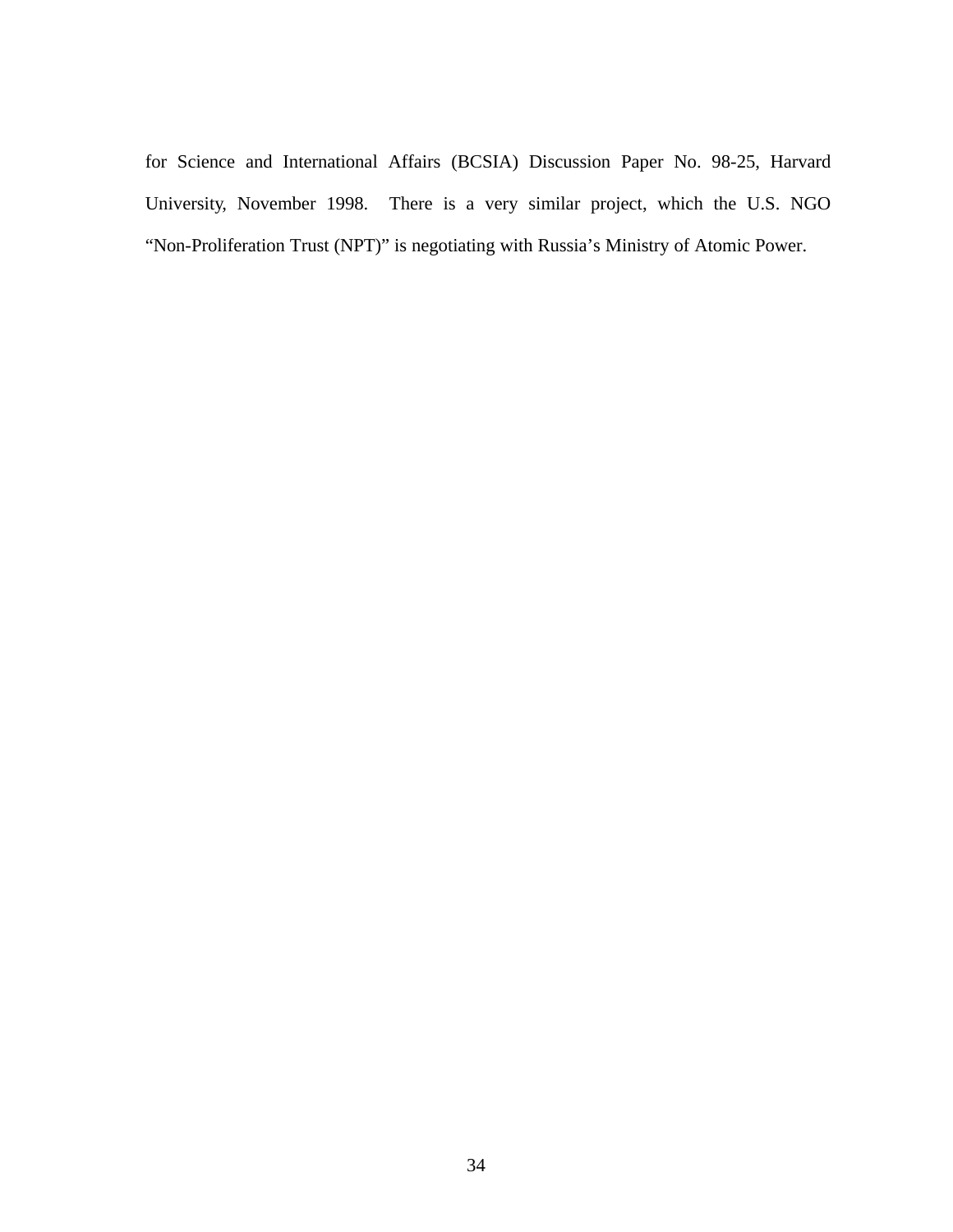## **Appendix**



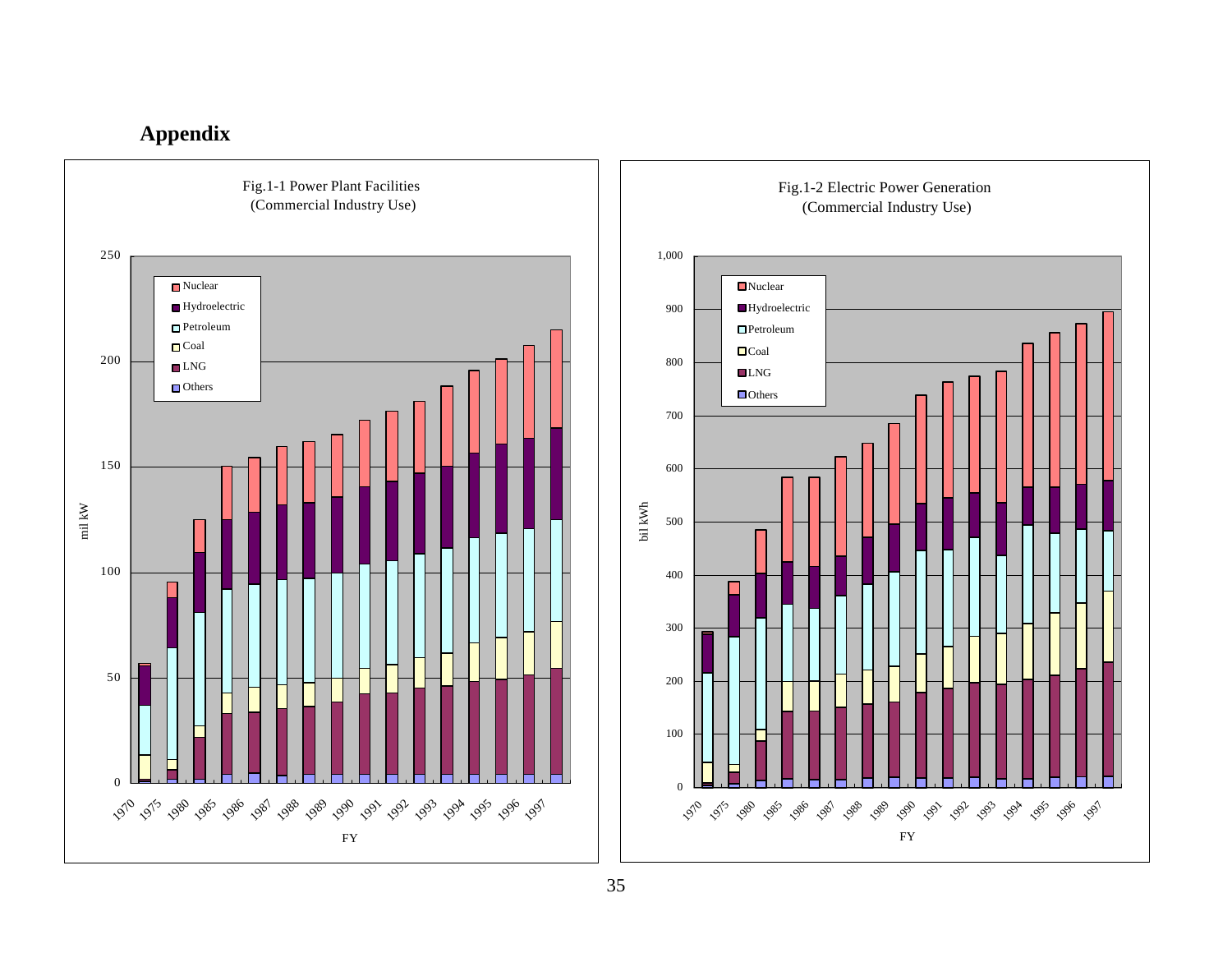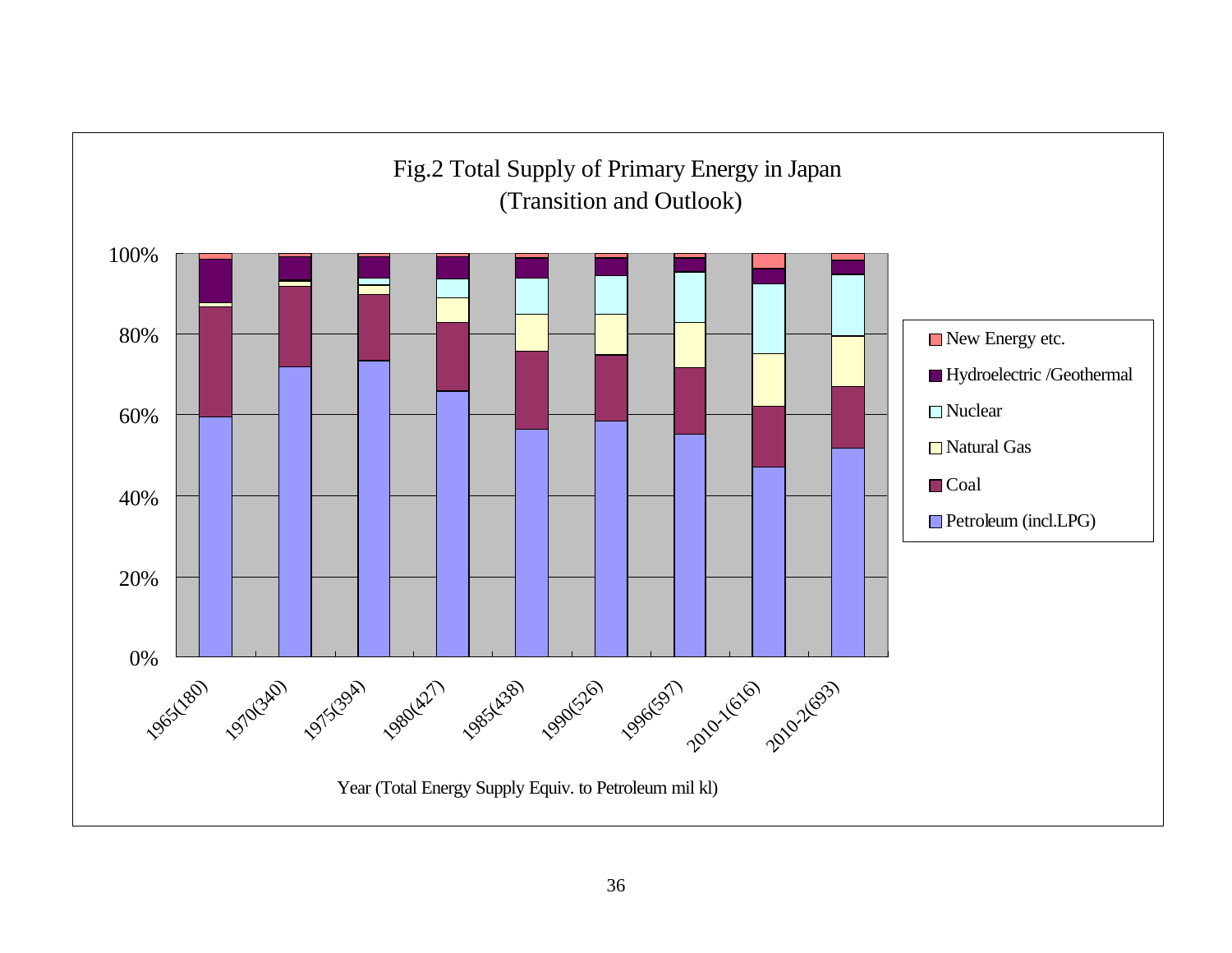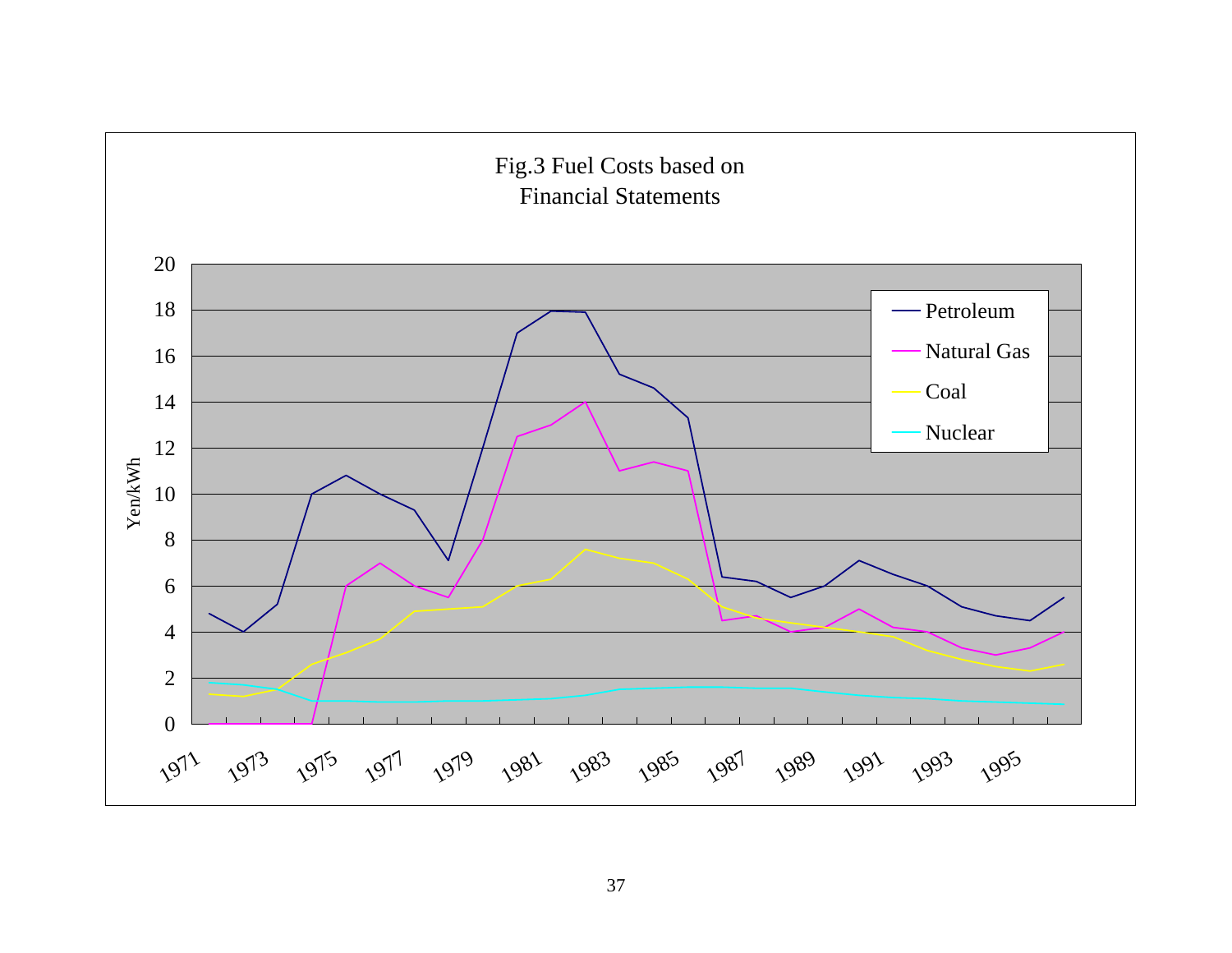